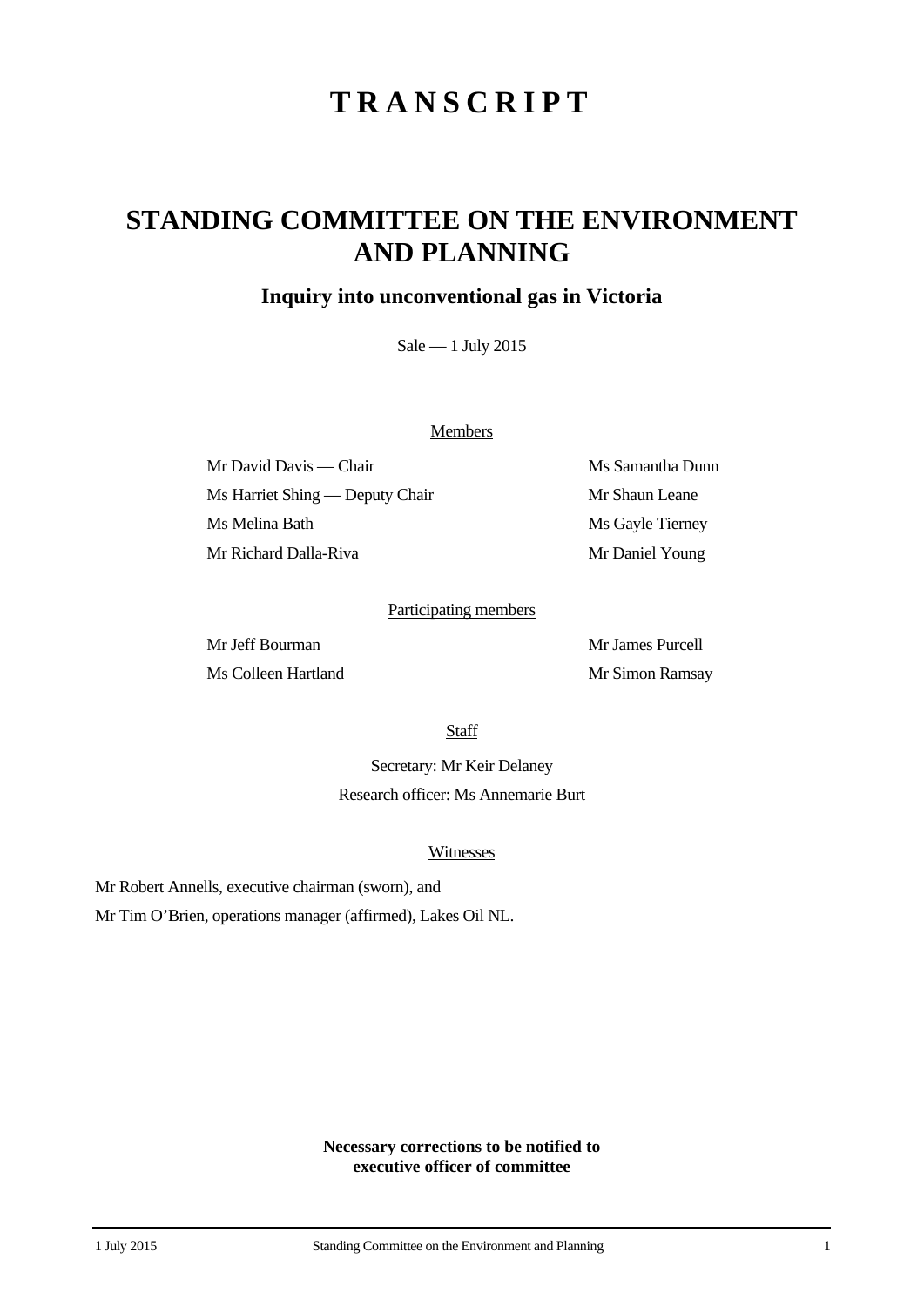**The CHAIR** — I welcome to the microphone Rob Annells, the executive chairman, and Tim O'Brien, the operations manager, of Lakes Oil. Perhaps you could give us your addresses.

**Mr ANNELLS** — My business address is .

**Mr O'BRIEN** — My business address is

**The CHAIR** — Mr Annells, perhaps I could get you to provide some introductory material, and then we will ask some questions.

#### **Overheads shown.**

**Mr ANNELLS** — Thank you. I would like to thank you, Chair, and your committee for the opportunity to address you. Lakes Oil will be making a formal submission and will provide a full paper regarding its position by 10 July. Today I will speak for a few minutes on the broader issues relating to the terms of reference, and then I will hand over to my colleague Tim, who heads up our operations for Lakes Oil. I am sure you will have plenty of technical questions for him, some of which I will not be able to answer.

My name is Robert Annells, and I am the executive chairman of Lakes Oil. It is very important to relate the history of Lakes Oil to this meeting. Lakes Oil is the oldest oil and gas company in Australia, formed in 1946 to continue the development of a shaft that was sunk at Lakes Entrance during the war by the federal government as part of the war effort. The company continued in that area for many years, until 1957, when it was taken over by Woodside. Woodside is named after the town of Woodside — everyone in Western Australia seems to have forgotten that — which is on the coast not far from here. Woodside changed the name to Woodside Lakes Oil at the time, and in 1987 it was demerged from Woodside and relisted on the ASX in its own right.

For many years we looked for oil and gas in the other states of Australia, PNG and the US. In fact we had production in the US in the late 1980s but unfortunately had to sell those interests due to the economic downturn in the US at that time. But that opened up a lot of contacts in the US that proved to be invaluable in the following years, because it allowed us to monitor developments in the oil and gas industry in that country. That took off much earlier than it did here, particularly in Victoria, which was well behind the technology boom that took place in the early 2000s.

Over the 20 years since Lakes Oil relisted it has spent in excess of \$80 million in this area trying to prove potential onshore gas resources in the Gippsland area, and of late we have moved across to the western part of the state, and even later into Queensland.

As part of our exploration activities Lakes has been involved with local communities in this area for the last five, six or eight years. We have a full-time guy in the community who is a retired bank manager. He is a country boy, as I am incidentally, and so we understand fully the pressures of country towns and the problems with employment for sons and daughters and education. I had to leave home when I was 17, so I understand fully the pressures that country towns endure. We have tried markedly to have an influence in the community. We support many football clubs, Rotary clubs, basketball clubs, the CFA and local schools, and I am proud to say that last year our team at Churchill were the premiers. I am sure the people behind me will not like to hear this, but I think they are going to be premiers again this year.

There is no point in hiding our disappointment that a moratorium on exploration was put in place three years ago. At the time we had negotiated a deal with Beach Energy from Adelaide and we had done the hard lifting down here in the Seaspray area. Beach were going to come in and spend \$50 million to take that into production. We had proved by fracking — that terrible word — that gas could be produced in that area commercially, and Beach was about to spend \$50 million to put that into commercialisation.

As a result of the fracking ban we went back to the drawing board and looked again at that Seaspray area, and we were convinced that we could produce gas economically drawing a horizontal well along the top of the gas zone which produced the gas in the fracks. By keeping out of the very deep stuff and just running along the top we thought we could produce — and Tim will give you a better understanding of this shortly — gas economically without any fracking or damage to the watertable.

Unfortunately we have been unable to prove that, so that is just waiting to be done. Unfortunately we believe that the blanket moratorium has, in our opinion, heightened people's fears where there is sometimes nothing to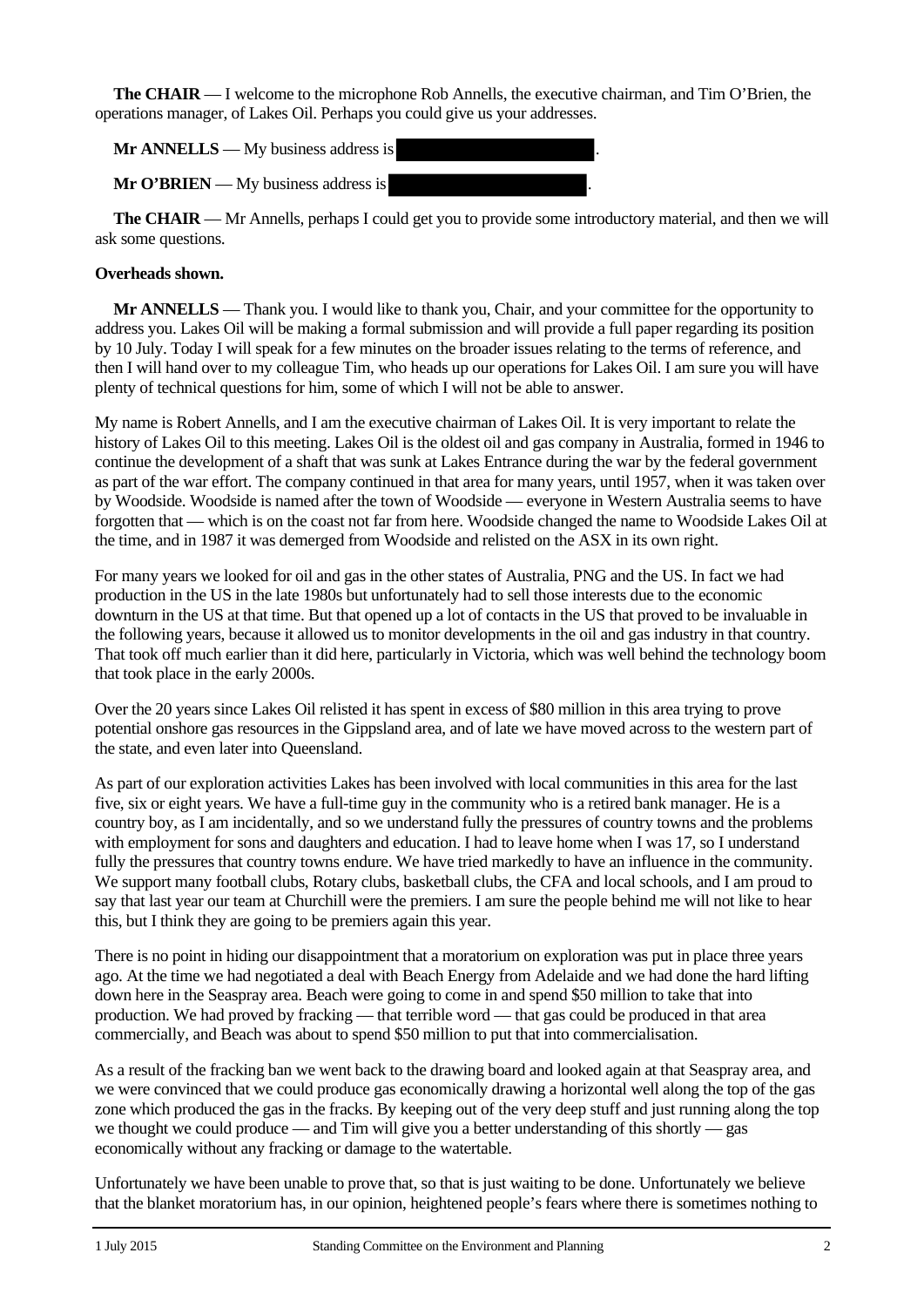worry about. No distinction was made between conventional and unconventional drilling, so many Victorians might have thought that all onshore gas extraction involved fracking. I think that is a pretty common thought unfortunately. Moreover, it was not made clear that CSG activities in Victoria were not under consideration by any proponents of exploration, contrary to public opinion.

There are two major economic benefits to be had for Victoria from developing an onshore gas industry. First, the industry can potentially employ hundreds of people during the exploration, extraction and distribution phases. We had one of the world's biggest petrochemical groups out of China in this region two or three years ago — three years ago to be precise — looking at the possibility of putting industry into this area. They left when the fracking ban arrived.

More recently we have had one of the world's biggest German petrochemical companies visit the Portland region with a vision to maybe put industry into that area, which desperately needs some injection. They were very pleased with what they saw in relation to the deep port and the possibility that we had gas of considerable volumes nearby, but unfortunately we are not in a position to be able to prove to them that we have sufficient gas to enable them to make that multimillion-dollar investment.

Secondly, I believe that by allowing onshore gas you will increase competition in the market, which will keep prices down. This is exactly what we saw in the United States. When the gas boom took place there gas was around \$8 or \$9. By the time the boom was in full swing it got down to \$2.50, and we have seen that many of the cities that were rust buckets in the eastern part of the country are now rejuvenated and industry is working again because of the lower energy prices. Energy is quite low at the moment, but that is only a very temporary situation because I believe that within 18 months the gas price will probably be two and possibly even three times what it is currently as gas is sucked up from the eastern states into Queensland for export at export prices.

Domestic consumption and industry — particularly industry — require low gas prices. We have had deputations from a number of industries in this area — food businesses and petrochemical businesses looking for long-term gas contracts. Unfortunately we are not in a position to supply them but nobody else will either, and so the industry is having difficulty in getting long-term gas contracts at reasonable prices. Sadly, this is starting to take some effect, with some companies threatening to close and others threatening not to come here.

Victoria has been blessed with very significant natural resources, which in the past have been exploited to make Victoria the manufacturing heartland of Australia. We believe that exploiting these deeper, cleaner onshore gas resources will help rejuvenate industry across the state, especially in regional Victoria, as traditional energy resources become more expensive and less environmentally acceptable.

I might add that the gas we see coming from offshore comes from a very shallow reservoir. Onshore it can be as shallow as 800 metres. Offshore it is a little deeper. But the gas that we are looking at lies below the traditional source, and so it is way away from the watertable. Tim will go through that shortly to explain that in more detail with a diagram.

Lakes Oil would like to assist the committee in carrying out its work — and not only with its submission, which sets out the scientific reasons. I must say there is a lot of confusion between what is onshore gas and what is onshore unconventional gas. We believe that we can produce conventional gas onshore without having to frack, although we did do it here, as I said, 11 times. Specifically we would like to help the committee by addressing clause 4 in your terms of reference, which is identifying the potential of the industry.

We will provide data that suggests that there is a significant accessible gas resource onshore in Victoria; however, in examining the data that Lakes and others have that has not been fully attested to. Therefore Lakes would propose to the committee that we be allowed to drill two proof-of-concept wells in the western part of the state near Portland under full supervision of the department and anybody else to establish what we believe is a huge new Victorian resource which should be developed. We have all the proof on paper, but we need two proof-of-concept wells. We would be delighted if the committee, in its interim findings at the end of the September, would allow us to drill those two wells. We could drill them quickly and get the information back to you before your final submission at the end of December. You would have something concrete to work with. We would do our best to do that by the end of December.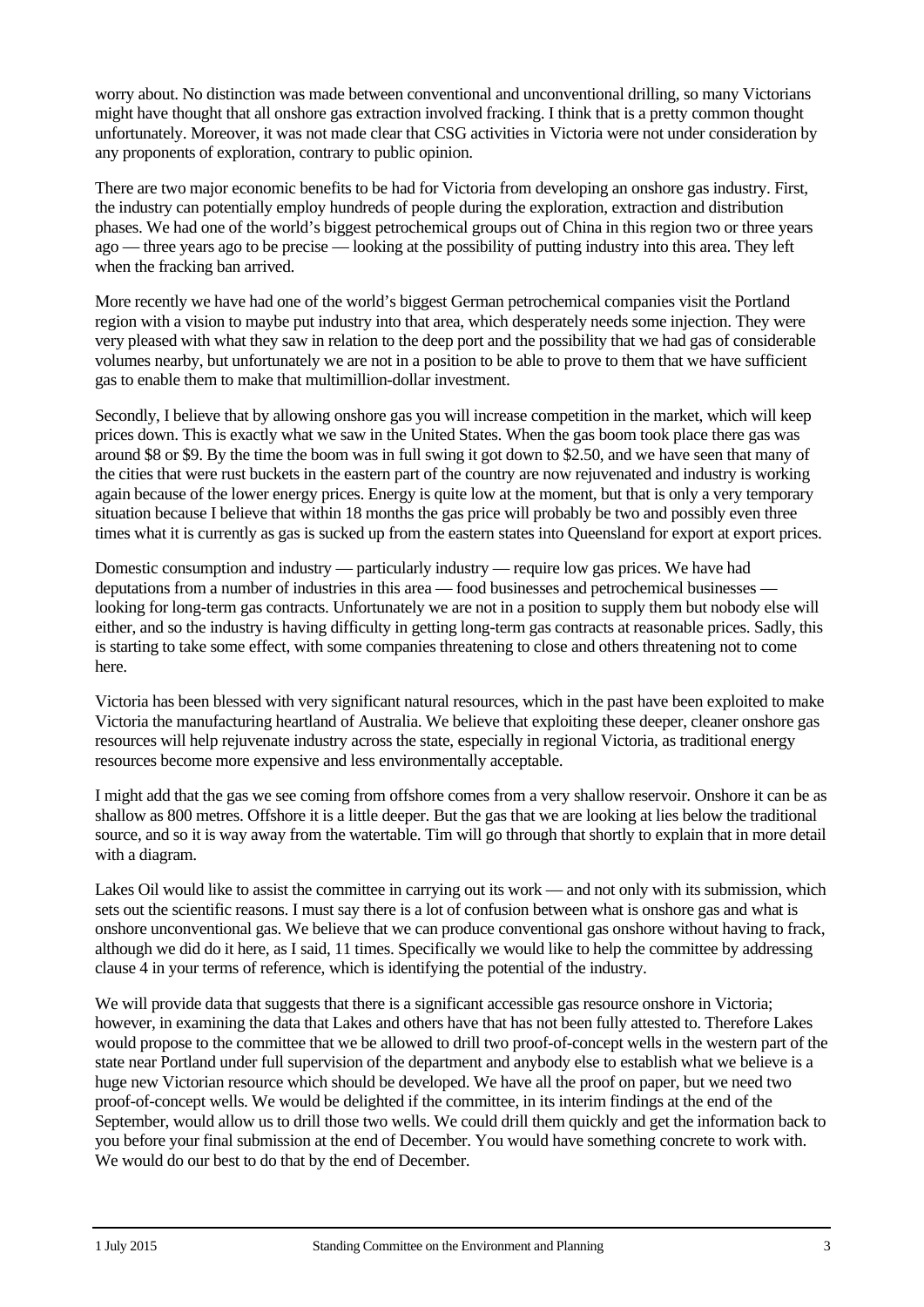Thank you for the opportunity to address the committee. I now hand over to Tim to give you some background information.

**Mr O'BRIEN** — Thank you, Rob. I am just going to give you a quick overview of what Lakes Oil is doing and what we have done in the geology of the area, because I think one of the big misconceptions with everything comes from misinformation that is going around. There are too many comparisons being done within the state and overseas of what is actually the prospective nature of Victoria, and they are not necessarily relevant, especially to what we are trying to achieve down here.

You can see on the map of Victoria that Lakes has fairly substantial holdings across it, which are very well accessed to pipelines and existing infrastructure. Any gas that we can prove and get to the surface can be developed quickly and efficiently with not a lot of new disturbances needing to be made.

This is a schematic cross-section just running through Gippsland, basically taking it from the edge of the Latrobe Valley off into the offshore fields there and just showing where we are targeting compared to what the traditional production and everything has been offshore. You can see the white interval there is the Latrobe group, which is the aquifer, and that is where all the reserves are being produced, predominantly from offshore. We are looking significantly deeper than that. In the areas where we have been looking you can see there is a small aquifer, the Giffard aquifer or the Boisdale one, depending on exactly where you are, which is down to about 70 metres or 80 metres in the area down there at Seaspray. I will show you on the following slide how we protect those. But as you can see, we are down 1500 metres where those little Xs are marked. They are potential zones that may warrant stimulation. As you can see, we are long way below where the traditional production is and where the aquifer is.

We have a couple of examples. This is the Strzelecki formations. You can how there is the tight rock, and that is the aquifer for the Latrobe group. You can see the difference in comparison with the Latrobe group, where the aquifer is one of the best reservoirs in the world for production. It has very high production rates and recovery rates, whereas the rock we are looking at is reasonably tight and it does not have the same as that one. It is difficult for gas to flow through that, let alone water.

The Strzelecki is regarded as an aquatard by Gippsland Water and Southern Rural Water. There is no interaction between what goes on in the Strzelecki and anything in the underlying aquifers or anything like that. Even in the valley onshore, where the Latrobe group is, that is a surface aquifer. Again we are much deeper — below that — where it is cased off and protected.

When we drill through those aquifers we drill them using the same drilling modes as water bore drillers do, but we obviously complete it in a much more competent way to protect it for the long term. There is a misconception about integrity and that we just do not pay much attention to it. These well bores are our assets. If this well fails, that is it. We have lost it. It is in our best interests to make sure that it is there and that it is competent for the long term and will not require any other intervention in there to try to protect it.

This is an example of a typical well completion for us from our Wombat field down at Seaspray. You can see there are three strings of casing in the hole. The aquifer up at the surface there has three lots of steel plus cement behind it. We drill down generally to 300 metres or so and run the first string of casing, and that is then cemented to surface. The cement we use is harder than the rock surrounding it, so the noise from fractures and earthquakes and things like that are not going to rupture the concrete before it is going to rupture the rock. On the off-chance that you get an issue where there is some seismic activity, which again would not be related to what we do, you are going to have the rock fail or you are going to have a rupture to the surface anyway from the rock. The well bore is insignificant to that. Most faults and seismic activity happen at depth. That is where earthquakes occur; it is not up in the shallow stuff. If you get an earthquake at the surface, then every bit of infrastructure is on the ground and there are a lot bigger issues than one well potentially leaking.

You can see that we then run an intermediate casing through to below the Latrobe group and into the top of the Strzelecki, which is our reservoir zone. We case that off and cement it so the coals and the other aquifer are sealed off. Again, any interaction with water in our wells kills the well, because water flows preferentially to gas. So if we do encounter water or have some issue, then that is it. You have lost the well. Your total investment is gone. We do everything we can to ensure that that does not happen with them.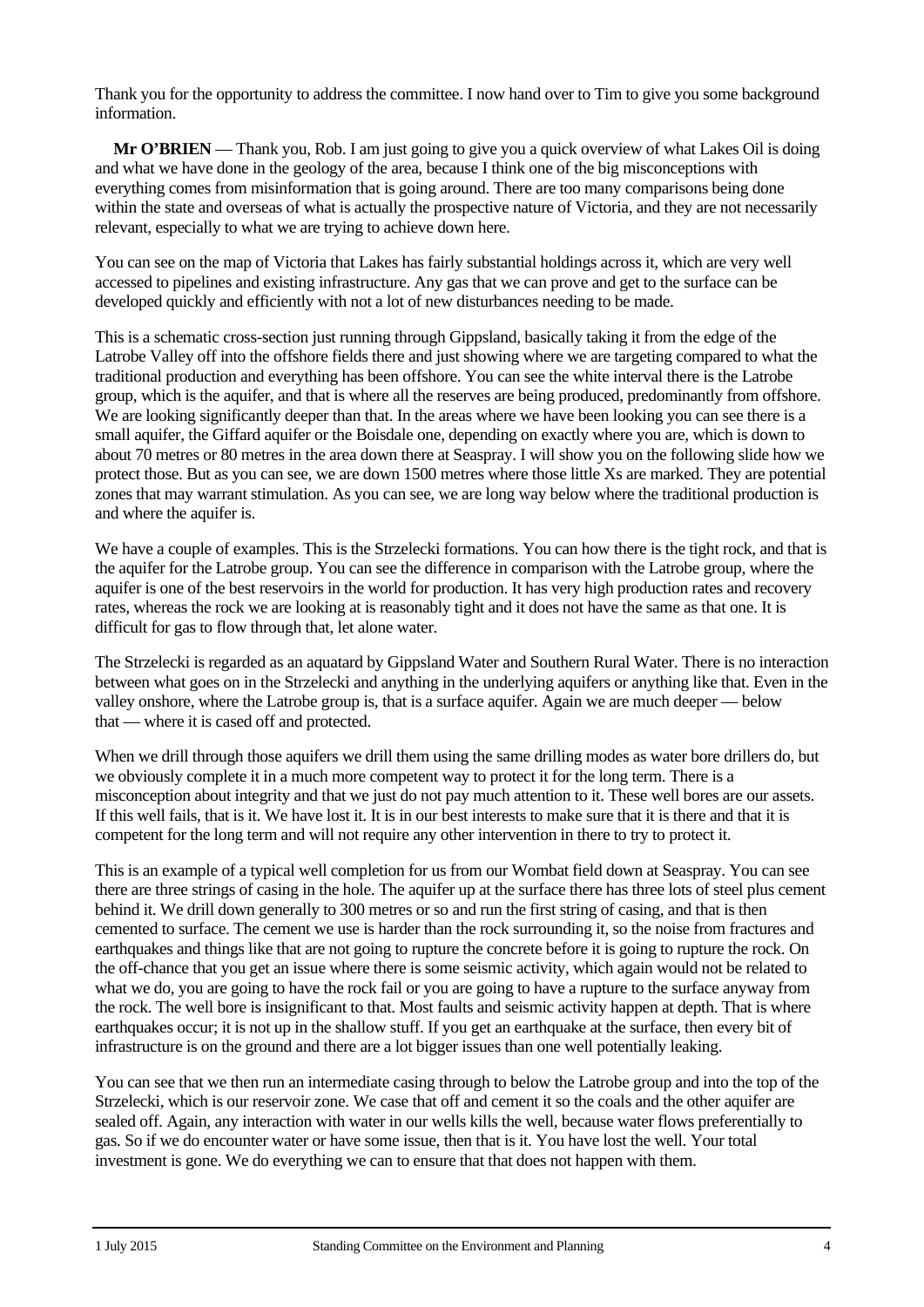Rob made mention of the top of the Strzelecki, where we want to put the horizontal well. You can see where the dotted line is across the top. We plan on drilling with Wombat 5. It was proposed and almost approved, until the exploration ban came in, that we would drill 1500 metres through that. We have had very significant flows out of the top of the Strzelecki and our existing wells. In a vertical well, over a 30-metre or 40-metre thickness, if we can get 1500 metres of that, then we should have an order of magnitude greater flow from that naturally without it having to be stimulated.

The little fracture patterns you can see down there give you an indication of how a frack grows out from a well bore. Again there is a misconception that you can frack up to the surface, but it is just not physically possible with the rock. When you pump a frack, the fracture extends until you stop pumping and that is it. It cannot grow any further than that. Once you stop pumping, you relieve the pressure at the well bore, and everything comes back to the well bore because things take the path of least resistance. It is not going to keep fighting out through tight rock when it has a big open well bore that is exposed to atmospheric pressure. It just does not go beyond there. Any fluids that you pump in there go to the extent of the fracture, and then they will come back. As you can see, you generally get maybe 50 metres to at most 100 metres of height growth on a fracture.

The rocks we are looking at are from 1500 metres down to 2500 to 3000 metres for the tight zones. As I say, the aquifer is up at less than 100 metres, and then even the Latrobe aquifer, which is not used in these locations, is still 600 or 800 metres above us. As I said, we do not want water interfering with us. That is one issue where the aim with coal seam gas and tight gas is that the two really should be dealt with as separate resources. With the coal you do have to dewater the coal and produce water. We do not produce any water. Obviously we use water if we are to frack, to pump into it and we recover that, but the volumes you use in that are obviously much smaller than is ever flowed back to try to dewater coal.

Numbers were going around yesterday for the size of fracks. The largest frack that has ever been done in Victoria that we did was 220 000 litres, so 0.2 of a megalitre. The biggest ones we ever think we would be doing, you could maybe do 0.5 of a megalitre in these wells. We are proposing up to 10, so that might be 5 megalitres used for the one well. The talk yesterday of up to 40 megalitres per frack is taking the largest ever total accumulation of fracks in a well and applying it to one frack over in America, and that is just not done here. Even on the largest ones in America they do up to 20 or 30 megalitres, and that is over an 80-stage fracturing of a 3000-metre horizontal well. We do not need to do fracks as large as that, because they are doing shale which has much lower permeability. The rocks we have are low permeability, but they are not anywhere near the scale of the shales, so you do not need to have such large fracks to get it.

The fracture's only intention is to connect more surface area of rock to the well wall. Chemicals do not do anything to the rock. It is just that instead of having all of the gas having to flow through the rock to get to the well wall, it can flow into the fracture and then along effectively a highway to the well wall. You are just enabling that gas to flow quicker through the formations. We do not need to go as far with the sorts of reserves we have in our rocks.

As Rob has indicated, we have now done a lot of work indicating that we should be able to flow commercial gas. We are very confident at Wombat that we can do that. As Rob said, even over in the west where all the studies have indicated it should be able to be done we need to drill the two wells to prove that once and for all. Then we will know if it is worth continuing this debate, and it may come that the gas will not flow and then all this has been for nothing, or we prove what we think we have got and there is enough gas to underpin this state for the next 100 years. There is talk about more gas making things more expensive, but that is economics 101: you increase supply and the price comes down.

Drilling onshore is also a lot cheaper than offshore. The recent development here offshore needs about \$5.50 per gigajoule to break even, which is higher than the normal domestic industry price has been forever in Victoria. We believe we will be down in the \$1 to \$2 mark for onshore. As I have alluded to, we have signed provisional gas sales agreements with Simplot and Dow to supply gas at less than the market price, because we know we can do it cheaper than everyone else can.

**Ms SHING** — You said you have signed those agreements already?

**Mr O'BRIEN** — They are provisional gas sales agreements, on the provision that we can drill the wells and get the gas to surface. We have said, 'As long as we can show that we will sell what we have got to you cheaper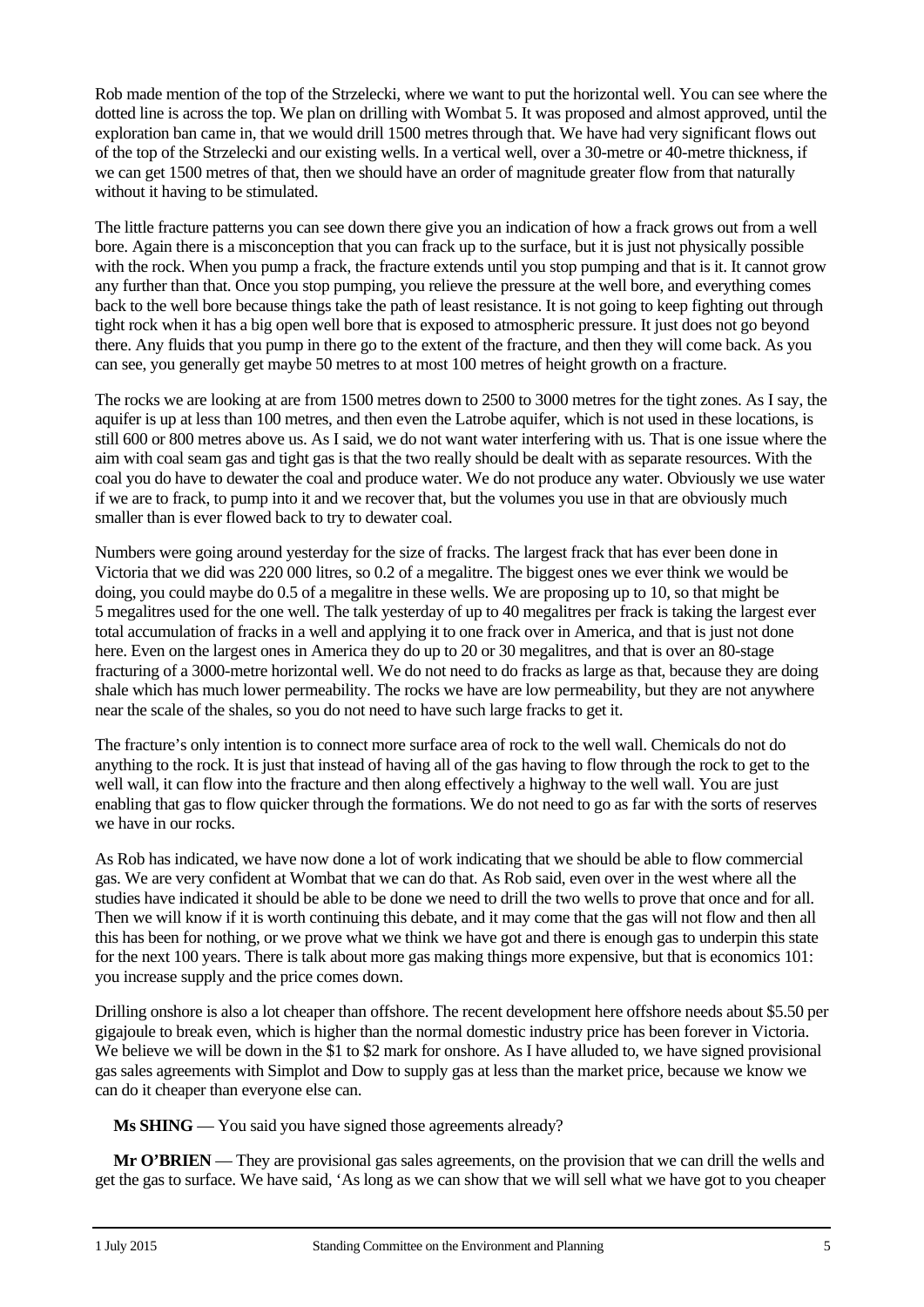than what the market price is', because they cannot secure those contracts through Esso or other traditional suppliers at the moment. We want to be given the opportunity to prove it. That is what we ask for.

**The CHAIR** — Thank you for your evidence; that is the first thing. I note the suggestion that has been made, and we will perhaps talk about that later. We might come back to that towards the end. In the first instance let us have some discussion about the general issues, which is our specific purview. You say that the regulatory environment in Victoria is satisfactory to protect health, environment, land and so forth. Are there improvements in the regulatory arrangements that you think nonetheless would be welcome and other places we should look at where those regulatory improvements could be the basis of learning for here?

**Mr ANNELLS** — I think the existing regulations could be administered better. For instance, when we carried out our fracking in this region there was no visual inspection, and I believe there should have been. The other thing is in relation to the petroleum act itself. It is from 2000, and I believe it is overdue to be rewritten. It applies to conventional gas and does not apply to unconventional gas, basin-centred gas, and we have this terrible problem in Victoria where CNG, if there is any — and I doubt whether there is; that is a personal opinion — comes under the minerals act. Really the acts need to be tidied up.

**The CHAIR** — Is there somewhere, if we were looking at better regulation elsewhere, in the country or anywhere?

**Mr ANNELLS** — The South Australians are ahead by a country mile.

**Mr O'BRIEN** — Alex pointed out yesterday in his presentation that there are a lot of provisions under the petroleum act which are very comprehensive and can be expanded on without the act having to be, and it is the way that the department interprets it. Because coal seam gas was not really a thought when the minerals act was written the conditions under that are not the same as under the petroleum act, whereas if they were similar, then a lot of the issues would possibly go away. A lot of accusations being made across the industry are because of the minerals act, whereas if you interpret coal seam gas and petroleum under the petroleum act, then the provisions are there to protect it.

I have been looking after the applications and everything for the last 10 years now, and the environmental application has gone from 8 pages to 400 pages now to make sure that everything is covered. The submissions we make are very comprehensive and have to get accepted before we are allowed to do anything on the ground.

**Ms SHING** — Thank you for that presentation, gentlemen, and thank you for explaining the depth of the inquiry and reporting you do on the effects and managing effects. Throughout your presentation I have heard references to misconceptions, misinformation and confusion. I note that that sits on the one hand, whilst on the other hand you are saying you have done all of this work to make sure you are taking care of mitigating risks insofar as they might be reasonably foreseeable.

Given that part of this issue, at least in terms of the evidence we have heard, has arisen from community concerns on the one hand versus industry positions on the other, what work have you done with councils, water authorities, the Victorian Farmers Federation, dairy farmers et cetera, community groups and individuals to take them through the work that you have been doing in terms of allaying concerns, given the length of time for which this issue has been going on and dividing communities?

**Mr ANNELLS** — We have addressed local councils in this area over many years, and in recent times we have been active in the western part of the state. They had all the councils together in one room at Portland, and we addressed them together. Since then we have been back down there and addressed two, and we have got another one coming up at the end of this month, so we have been very active with local government. With communities, after the fracking ban came in it was suggested that we should not conduct community consultation ourselves but should take part in the government-sponsored community consultation.

**Ms SHING** — Suggested by whom, Rob?

**Mr ANNELLS** — By the department.

**Ms HARTLAND** — Could you tell us who within the department and when that was?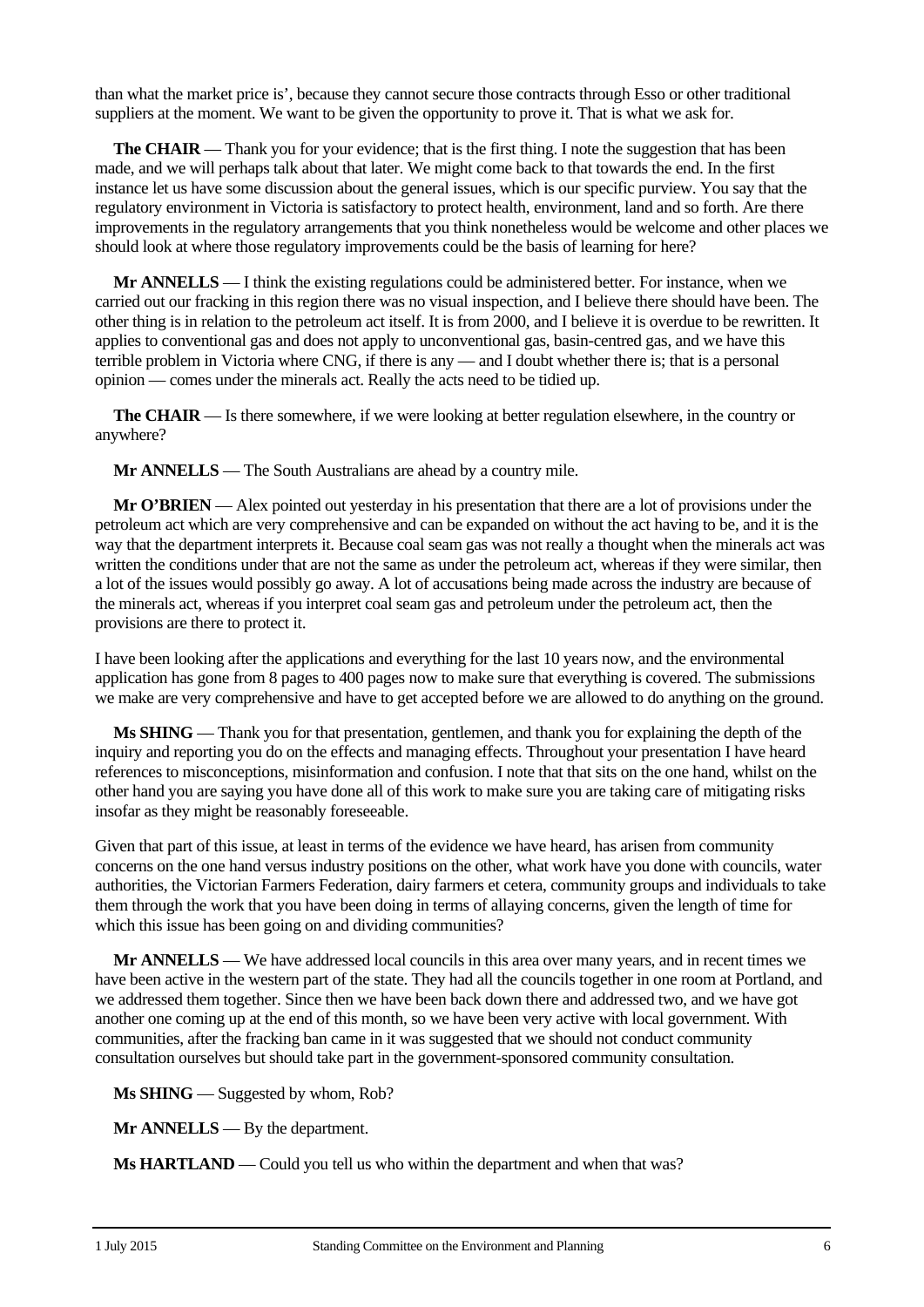**Ms SHING** — That can be taken on notice. That might be something that you can address in your submission.

**Mr ANNELLS** — We participated in the community consultation that the previous government and current government have both encouraged on both sides of the state. As far as I know we were the only oil company that was there. We addressed councils at those meetings and we addressed farmers and concerned citizens, and I would like to think that they were quite successful. Some people have very fixed ideas and are entitled to those ideas, but I think on the whole my interpretation of those meetings was that the local government were concerned about jobs, as they should be, particularly for youth. The farmers, I think without exception, by the end of the consultation periods that we had understood better what we were about and felt happier about it.

Just on that, as far as the dairy industry is concerned, the areas we are looking at down here, I have never seen a cow there. I have seen kangaroos and emus, but I do not think there are any cows in the area down here at Seaspray. There are a lot of pine trees where we were interested, along the ridge where the pines are. I do not think we are any threat to the dairy industry in this region at all.

**Ms SHING** — This region being Gippsland, are you talking about?

**Mr ANNELLS** — Yes, the areas we are interested in are down south of here — south of where we are today. In the western part of the state the areas we are interested in there are to the west of Portland, and that is mainly sheep country. Some of it is not arable at all. It just has volcanic basalt on the service.

**Ms SHING** — You might want to take that on notice in relation to the consultations you undertook.

**Mr ANNELLS** — Sure.

**Ms SHING** — And that might form a part of your submission.

**Mr ANNELLS** — There is a report on those consultations which I am sure you have access to.

**Ms SHING** — Yes, but just in terms of talking about the process you went through with the various councils, on the one hand you said that you addressed them, so further detail and specifics that you can provide on that as well as advice and positions that you have referred to from the department would be helpful in terms of the committee's deliberations.

**Mr ANNELLS** — Certainly.

**Ms SHING** — Sorry, Tim, did you have something to add?

**Mr O'BRIEN** — I was just going to say if we are to do any activity, it is stipulated that we obviously have to get an agreement with the landowner first before we can do anything. With all this talk about us being able to go in onto the land without any permission or anything like this, we have always been able to sit down and negotiate with the landowner to get access. Everyone that I have dealt with in the last 12 years, I can ring them up any day of the week and have a good chat to them, and there have never been any problems. If they ever had a problem, they can call me straightaway and we deal with it straightaway. There has been no animosity with any of those.

We have to notify out to 1.5 kilometres before we put the submission in, and then once the activity is approved we then do the letter drop out to 5 kilometres. There was mention yesterday of me dropping letters off in the middle of the night. I know that was from when we were doing the testing a couple of years ago. I was back in Melbourne at 8 o'clock that night. There was one letter I dropped off heading back up the Seaspray road at about 6 o'clock. All the rest were done at midday at the same time as I put the letter up at the Seaspray store, and all that sort of thing.

We do not have anything to hide. We did it the day before because it had taken so long to get approval, and we had a date for when all the equipment was coming on site. We cannot notify when the commencement is going to be until we actually know when the commencement is, so that is why it was done the day before. It was two days before, actually, at the start when the letters when out. Everyone has my contact details and Rob's contact details, and they know Lakes very well. We have been active in the community for a long time, and there are even people in this room who have called me up to have a chat on the phone and ask why don't we come down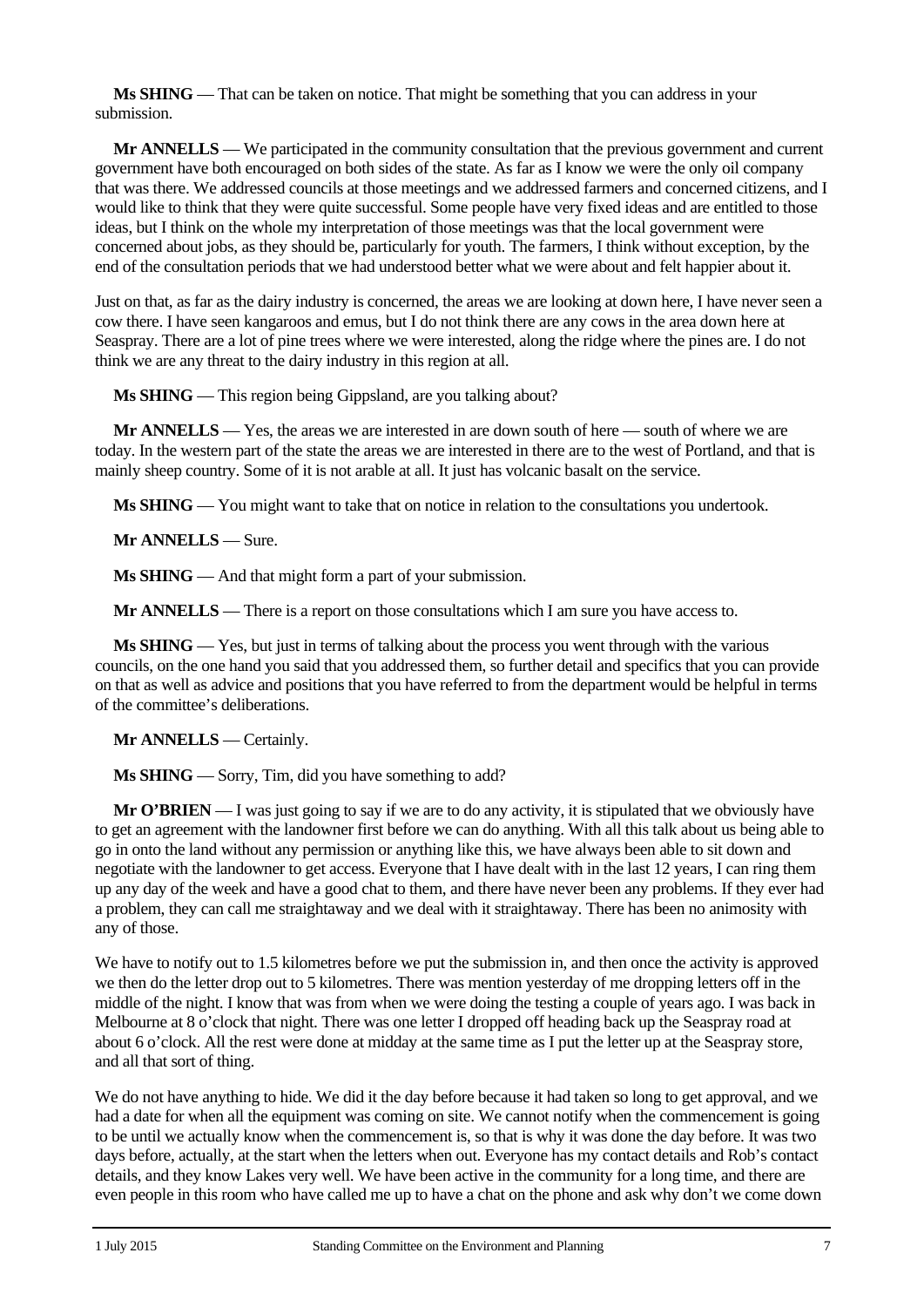to the meetings and things like this, and we have put our hand up and said we would love to, but as Rob said, we were advised not to initially. Now we are more than welcome to, but the invites have not been extended beyond that.

So, as I said, we are more than happy to debate the facts in this. As we said, we have supported this process along the way because we think once the facts come out everyone will be a lot more comfortable with what the process is and realise that the risks can be managed and are not as great as what has been put out there.

**Mr LEANE** — The ex-tradie in me is intrigued by the slide you have got up, and sorry, my eyesight is not real good.

**Mr O'BRIEN** — It is a bit small.

**Mr LEANE** — The distances you have on the side on those arrows there, what are they?

**Mr O'BRIEN** — So it is 1.4 kilometres down to the top of the Strzelecki. That is the inside line. The outside line is again 1.4 kilometres from the aquifer down to below the zone where we are targeting. We are nearly 1.5 kilometres below the used aquifer in that region.

**Mr LEANE** — So in your presentation in speaking on this slide you indicated that the bore is done and then encased in concrete to — —

**Mr O'BRIEN** — So we run steel pipe down, and then you pump concrete down through the steel and squeeze it up the outside, which fills what we call the annulus, which is the space between the rock and the casing, and secures that in place. As I said, that cement is harder than the surrounding rock, so it is much more competent. We then drill the next intermediate stage, run another set of steel casing all the way to the surface and cement that back up to a minimum of 200 metres inside the other casing, so the entire formation that was open below the surface casing is now totally covered in cement. Then, with that particular design, we will drill the production hole to whatever the bottom of the hole is and run a third string of casing and then cement that back up inside in intermediate casing. So at no point in the hole is there any formation open at all. Every bit of formation has cement across it, and then you have the wellhead and everything on the surface. These wells are overengineered to ensure that — and if it is a well that is to be fracked, there are big safety factors we put into engineering the casing design to ensure that the casing strength well exceeds any maximum pressures that may be experienced in that well to ensure that the integrity is maintained.

**Mr LEANE** — So we are working our way in. The first bore is done, and then there is a metal sled — is it like a sleeve? How does it — —

**Mr O'BRIEN** — Steel pipe. A 12-metre length of pipe — —

**Mr LEANE** — A steel pipe? And that is fed in, and then there is an internal sleeve as well?

Mr O'BRIEN — For instance, you drill, for that one, a 12<sup>1</sup>/<sub>4</sub>-inch hole down to 300 metres, one 9 and 5/8th-inch casing inside that — cement that back. You are then out of the 9 and 5/8th-inch casing. You drill an 8<sup>1</sup>/<sub>2</sub>-inch hole down to 400 metres. You then run 7-inch casing inside that hole and cement that back. Then we drill a 6 and 8-inch hole down to the bottom of the hole and run  $4\frac{1}{2}$  casing inside that.

**Mr ANNELLS** — The cement is between the steel — between the casings.

**Mr LEANE** — Yes. So the sleeve is in place, you pump in the concrete — —

**Mr ANNELLS** — You pump it down the middle, and it comes up the outsides.

**Mr LEANE** — Right.

**Mr O'BRIEN** — So you have two one-way valves on the bottom of the casing. So you pump it down through the pipe and then push it down with water and it squeezes it out the bottom of the casing and then feeds up the outside, so it fills in every crack in the hole and opens a bit behind the pipe.

**Mr LEANE** — So the first bore is done. On this you have the two aquifers.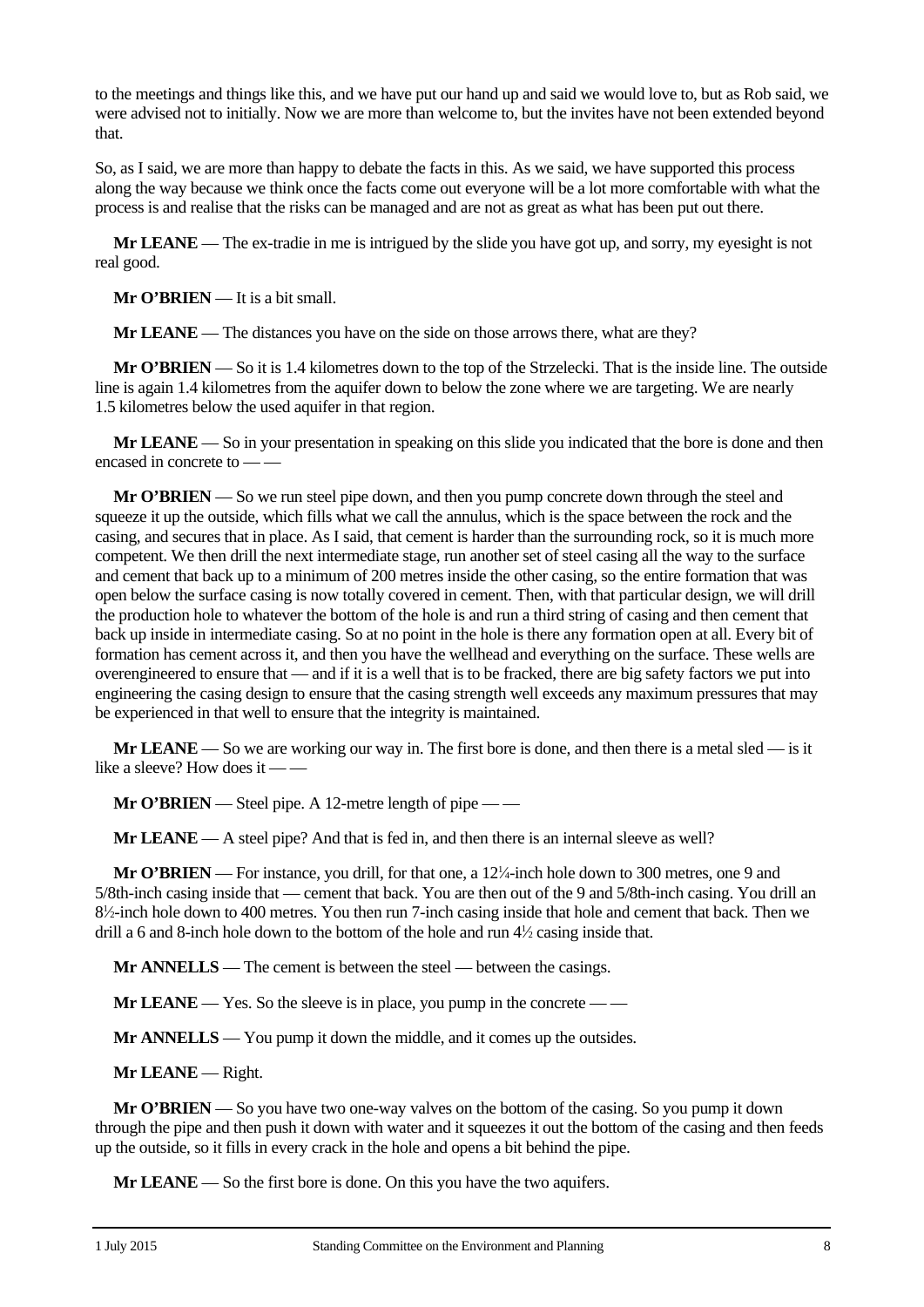**Mr O'BRIEN** — The top one is the Giffard aquifer, right up the top, up at Jemmys Point.

**Mr LEANE** — So the first bore actually travels through those three — —

**Mr O'BRIEN** — Yes. The surface hole goes through the top aquifer. The intermediate hole goes through the Latrobe one, and then there is no aquifer below the Latrobe one.

**Mr ANNELLS** — The Giffard aquifer is the most commonly used here. Some farmers are lucky enough to have access to the Latrobe.

**Mr LEANE** — Yes, okay.

**Mr O'BRIEN** — But in the Latrobe Valley they are obviously using the Latrobe, and the coalmines are there. There are obviously the separate dewatering issues. What we drill through — that top section — is with the exact same drilling mode as what the water bore accessing the same aquifer would use.

**Mr ANNELLS** — Maybe if we draw it for you afterwards — —

**Mr LEANE** — No, that is fine. When you say a water bore, does the water bore go down to those — —

**Mr O'BRIEN** — Not to those ones, no. Covino have two bores that access that formation down — you will drive past them later. The local bores go down to 100 metres at most, just to get us at the top one.

**Mr LEANE** — Yes, to get the top one. So the first bore has the potential of the water — you do the first bore before you can put the sleeve in. You have done the bore. You have to pull the bore out to get the sleeve in, no?

#### **Mr ANNELLS** — Yes.

**Mr O'BRIEN** — You drill the drill pipe, so the drill pipe will obviously pull that out of the hole, and then you run the casing in. So it is the same as drilling a water bore. You drill the hole with water — the drill pipe. You pull the drill pipe out, and then they generally run your PVC pipe or something, or screens or whatever, and then it is gravel packed. It is not cemented. A water bore is not sealed; that aquifer is not sealed off, effectively, necessarily, depending on whether they cement it or not, whereas we cement that fully to surface, so that aquifer is completely isolated from the well bore.

**Mr LEANE** — So in the first process, contrary to someone boring into the first aquifer of water, the bore actually travels through those — —

**Mr O'BRIEN** — Just the first one. See, there is casing there — —

**Mr LEANE** — Okay. I know what you meant.

**Mr O'BRIEN** — And then we put the second string of casing into the lower ones, and then we go into the production zone below that.

**Mr LEANE** — So there is no process where — —

**Mr O'BRIEN** — There is no interaction between the two different aquifers, no. It is one of the big things with abandonment of wells. If it is not successful, we have to isolate every single formation and every single potential aquifer there to ensure that there is not any cross-flow or contamination between them. That is standard practice and has been for a long time.

**Mr LEANE** — Thanks.

**Mr ANNELLS** — You will find on the DPI website that there are something like 30 000 wells with drills through the watertable in the Latrobe Valley, delineating the brown coal reserve.

**Mr LEANE** — Thanks.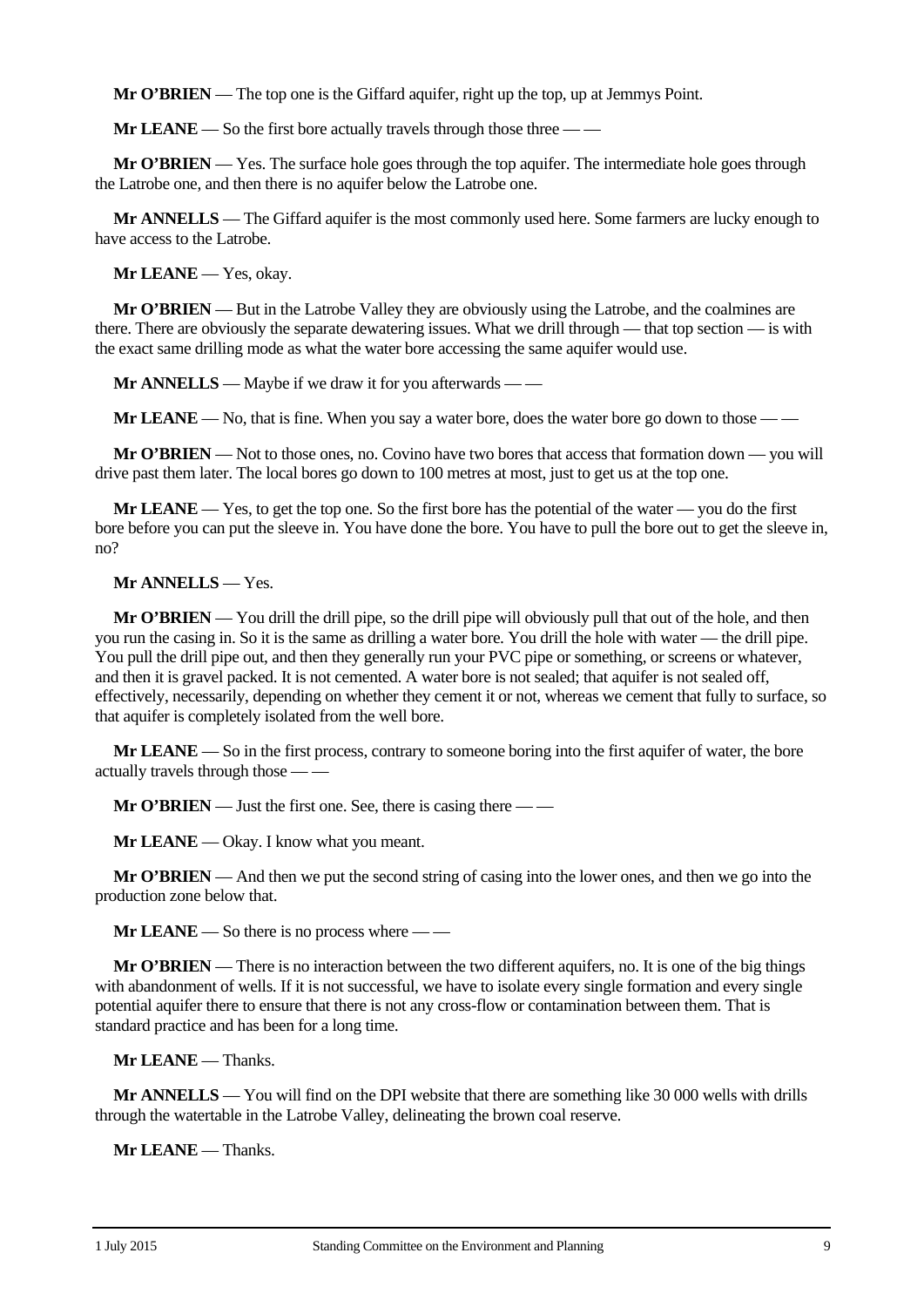**Mr YOUNG** — Thanks, guys. I am also after a bit more technical advice. After a well has been used and they have extracted all the product, can you just outline the process of decommissioning that — what happens to it and how long those processes last?

**Mr O'BRIEN** — Let us say you are ready to plug an abandoned well because you have depleted the reservoir. You go down, and generally you have shot perforations through the casing, which is how it allows the gas to flow into the well bore. That is what you can see — the different fracture zones down there. So you go down and squeeze the cement off to seal off those open perforations in the well bore. There are 1 or 10 zones you do. You squeeze it all off across it. You then set a couple-of-hundred-metre cement plug as a minimum within the casing above that and ensure that the whole zone is isolated. Depending on the depth and depending on if there are any major issues, you may fill the whole well full of cement, but at a minimum you at least put another 100-metre plug a metre below the surface. You then remove the wellhead and any surface infrastructure, chop off the casing below the surface of the ground, cover everything back over and rehabilitate the site as far back as humanly possible to what it was originally.

As Rob said, there have been 30 000 or so wells through and around Gippsland. You would not have a clue where most of them were because they are ones that have rehabilitated. We have a number of well sites where we can show where we had drilled, and you would not be able to tell the grass there from the grass somewhere else.

**Ms SHING** — Sorry, you would not have a clue where they are?

**Mr O'BRIEN** — No, we know where they are —

**Mr ANNELLS** — We know where ours are.

**Mr O'BRIEN** — but if you were driving past looking at it, you would not see any difference. We know exactly where ours are.

**Ms SHING** — Important to clear that up!

**Mr ANNELLS** — Incidentally, in many cases when we do abandon a well that is unsuccessful, as Tim said, we fill it with concrete, but quite often the farmer will ask us if we can leave the top aquifer open. So we fill it up as far as the aquifer and then perforate the casing, and he can have it as a water bore.

**Mr O'BRIEN** — So that image Jo showed earlier of Boundary Creek 1 — that was actually left in that state at the request of the landowner because he wanted to potentially use it as a water bore after. That was a shallow borehole that was done back in 99, I think. That is why it was left in that way, so he could still actually access that if he needed to. The other site is the one we still have further work or desire to do work on.

**Ms BATH** — I have three questions, so stop me when I keep asking too many. The first thing I guess I would like to know, and part of the reason why we are here, is in terms of Lakes Oil's position or consideration, are there commercially viable unconventional — and by that I mean tight, shale and CSG — sites in Gippsland? Could you expand on conventional gas as well?

**Mr O'BRIEN** — I am not going to, obviously, talk about the coal seam gas potential, because we do not do that, but the tight gas and shale — we believe there is a very large potential for it in this region. Otherwise we would not be here. This is an expensive industry.

**The CHAIR** — What does 'very large' mean?

**Mr ANNELLS** — We have a published figure.

**Mr O'BRIEN** — Gaffney Cline have done assessments for us — sort of recoverable contingent resources out of just the Wombat field of 370 billion cubic feet. That is just over the one 12-square-kilometre structure. Gaffney Cline — there is a set of rules about how they can assess a resource. They could only go down to the lowest depth that we have recovered gas from. So even for that, which is about 1800 metres, they only effectively looked at the top 400 metres even though we have drilled down to 2500 metres and have had gas in the wells in that, but because we have not physically done a test of that zone, they could not include the depth down to that. So you can straightaway nearly triple that number just based on the extra column there. That is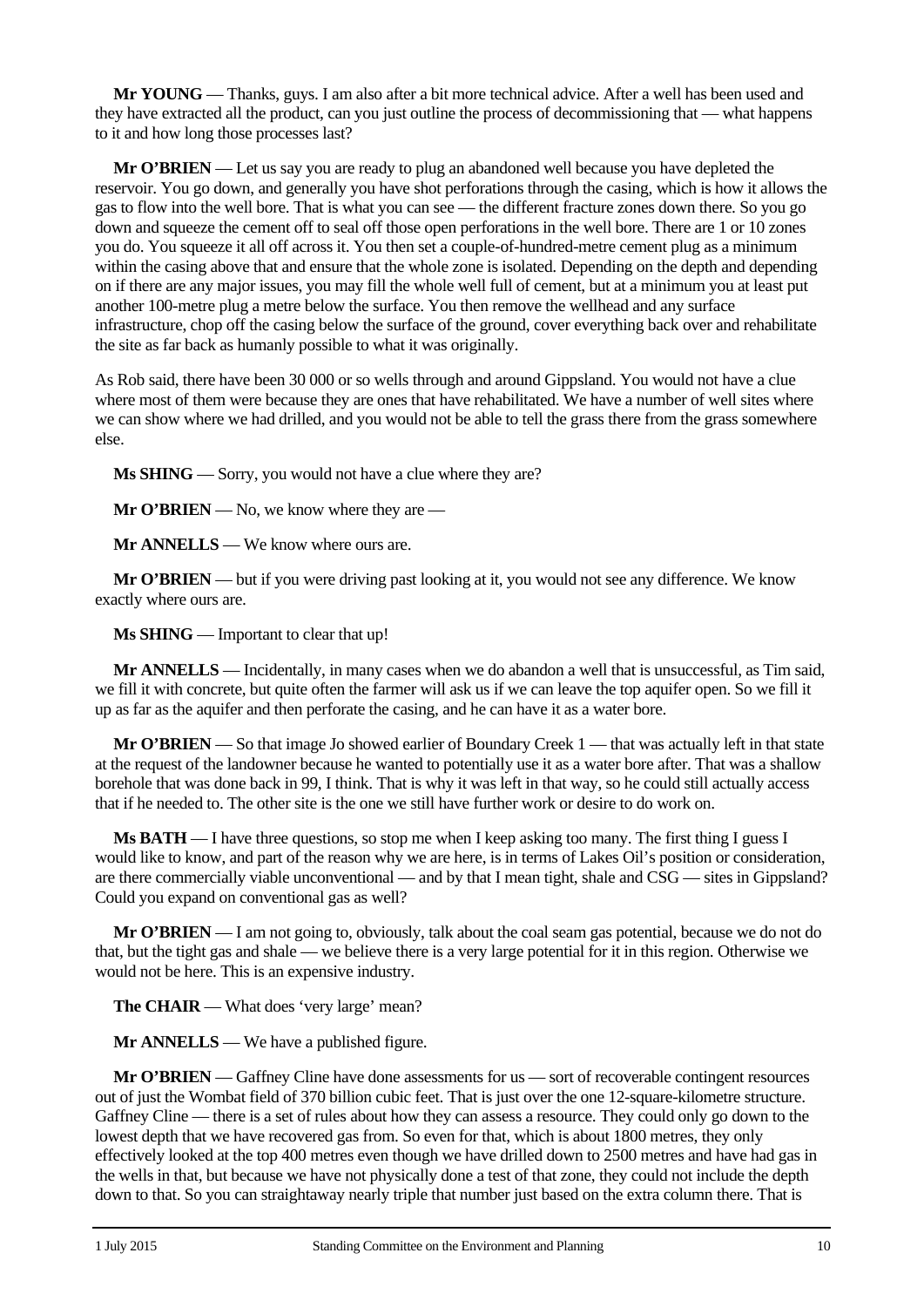your recoverable. The Kipper Turrum development is 1.7 TCF. So the \$4.5 billion Esso is spending up there is only going to get four or five times more gas than what we get from this one onshore field. We believe we can develop that up for \$100 million or so, hence why our costs are a lot less than what the offshore one is.

This talk of 30 years of gas left offshore is a number that has been put there and used very widely, but it is not — the development they are doing now is the best one they have, and that is at a price of \$5.50. Everything else is going to get harder and deeper.

There was a mention yesterday about the contaminants and stuff in there that Esso is talking about in the deeper stuff. I think you mentioned the mercury and things. That does not exist in the Strzelecki foundation. That is in the formation above us. Esso has traditionally been looking up at the Latrobe. They are now going into the Golden Beach and Emperor subgroup, which is where the volcanics are which cause the  $CO<sub>2</sub>$  and the mercury. We are in the Strzelecki below that where there is zero  $CO<sub>2</sub>$ , there is zero mercury and there is zero  $H<sub>2</sub>S$ . We do not have those contaminant issues to worry about: it is very clean gas. The  $CO<sub>2</sub>$  from offshore just enters into the atmosphere. It is as high as 20 per cent or more. The mercury sits on the ponds out there doing whatever. We do not have to deal with any of that. Again, our service infrastructure is cheaper because we do not have to worry about cleaning the gas up and everything as well.

**Ms BATH** — Tim, you spoke before about the cross-contamination between aquifers. Can you explain a little more about the consequences of that? What does that mean?

**Mr O'BRIEN** — It can. One of the problems I guess with the reports coming out up north is if you do have producing from a lower aquifer and you do not have the upper aquifer isolated, you can get cross-blow, because you obviously have a higher pressure the deeper you are underground so it can force its way into there. We do not have that problem because we seal off the aquifers when we get down to the next, so it has already got casing and cement across it before we get to the next aquifer. Basically, as soon as we drill through that we are running the casing and cementing that off very quickly after that as well, so again it is isolated.

As I said, the cement is harder than the surrounding rock, so it is more likely to flow naturally through something to contaminate something, if it was possible to. But the fact that these aquifers are separated shows that there is no communication across these zones geologically. The wellbore is designed and drilled in such a way that ensures there is not flow out the outside and there is no contamination that way. Where we produce from down in the Strzelecki, there is no aquifer down there. You do get some pockets of isolated water but again it is saline, not like the fresh ones above, so you know there is no interaction between the two because otherwise they would be contaminating it. Again, we isolate any water, because as I mentioned that would flow instead of the gas and we would lose our investment if we did that.

**Ms BATH** — With respect to western Victoria, you spoke about proof of concept in conventional wells. Just go through that quickly again for us: what are you hoping to achieve on conventional well sites with conventional gas?

**Mr ANNELLS** — Yes, we are. We have only recently arrived near Portland and we purchased the permits. They are not ones that have been issued in recent times; they are ones that we purchased from another company. When we looked at the historic data over the last 50 years, back into the 1960s and 1970s, we found there were a lot of wells built in this area by Shell and Rio Tinto using their company at the time, which was InterState Oil, and others. In fact 14 wells were drilled in the zones in the areas we were looking at. In every case they were looking for oil in the basement rocks.

Unfortunately, looking around the room, none of you are quite as old as I am, and you would not remember that the first gas that was found in the 1960s by Esso was the first commercial gas in Victoria. Henry Bolte, who was the Premier of the day, gave Esso/BHP an exclusive contract for gas into Melbourne for 30 years. That took us through to the late 1990s. The gas price was very cheap and the Melbourne industry prospered as a result of that very courageous decision by Mr Bolte. However, it had an effect — there is always an effect of something like that — and the effect was that everybody ceased looking for gas onshore. Even if you had drilled a well in Collins Street, there was no market to sell that gas.

When you go back and look at the data and you are old enough, which I am, to put it into some perspective of the time, you realise that these people were drilling these wells in the 60s and 70s with no market for gas. They were looking for oil only. When you look at all these old wells, the data is filed in the DPI. One of the great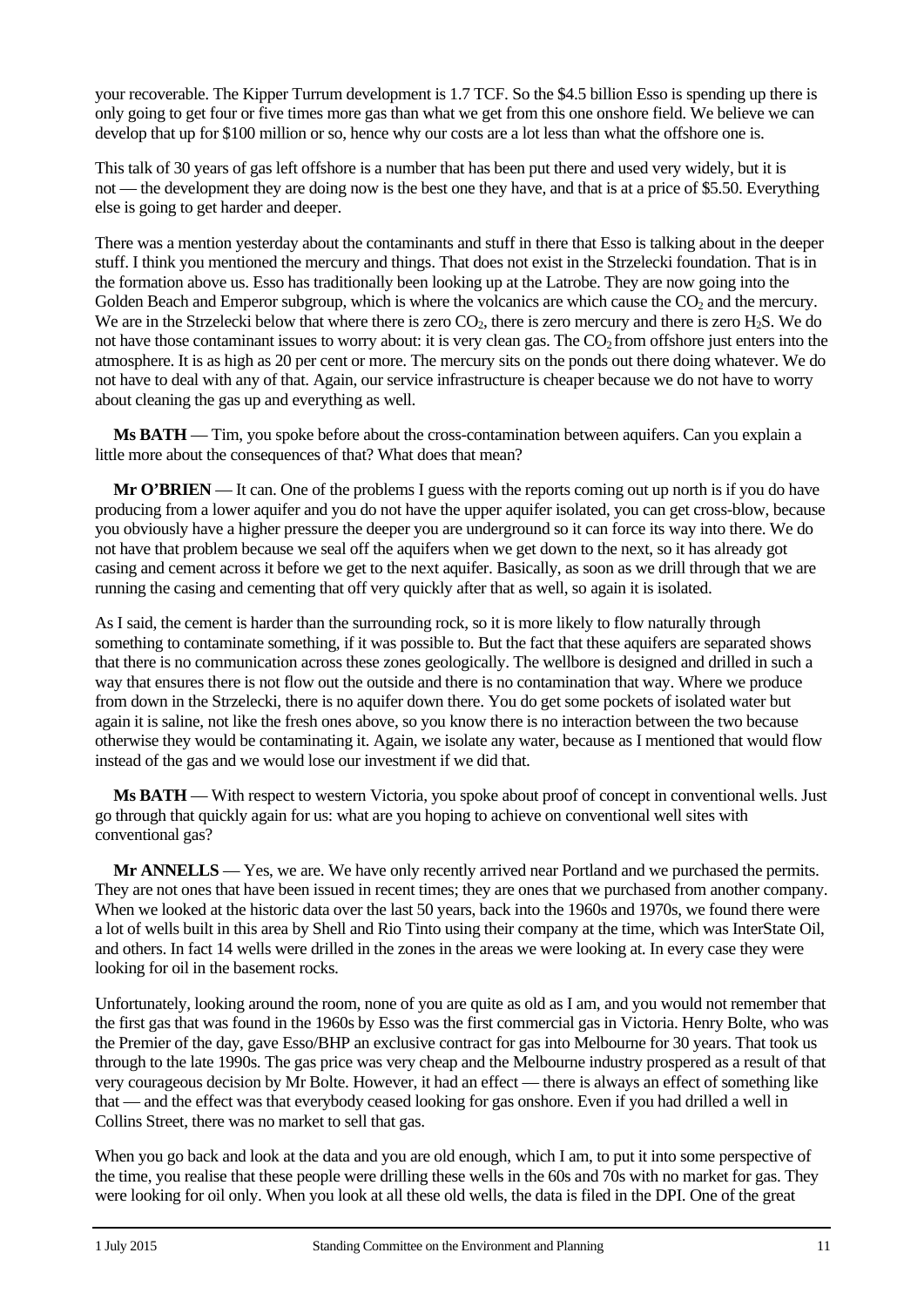things we have in this country is that that data is freely available to anybody. In the United States you have to pay for it. Here it is free, so we go to the data room in the DPI, we get all the data on the 14 wells, the seismic that has been shot there over the 40 or 50 years — probably \$150 million worth of data — and we sent the whole lot to the United States to be analysed and assessed. It came back, and all 14 wells had encountered big sections of gas in rock not dissimilar to that — in fact it is the same age. It has a different name in the west than it does here but it is the same rock. We found in one case one well had 2000 metres of continuous gas. That is a lot of gas. We had the wells assessed and the advice we are getting back from the United States is that those wells, if they had been tested — and they were not tested — would have flowed.

We have used other technology which is brand new to this country, that is coming out of Kentucky University in the US. We believe we can isolate the sweet spots in the area so that we do not have to frack. We are taking a lot of surface samples — and I hear the talk about the effects of methane. Methane is leaking to the surface all over the place. What we do is we isolate where the best leakages are on the surface by taking surface samples of the soil and sending them to the US for analysis. That is where we believe the sweet spots are, that is where we want to drill and we believe we can produce gas over there without having to frack — just drill a straight-down well, hook it up and go. But we need to do it to prove that what I am saying is true. We have got all the books, we have got all the reports, but we need to do it.

**The CHAIR** — We will come back and talk about that in a minute in detail.

**Mr BOURMAN** — I have a few questions. During the break I had a concern raised with me which you partially covered regarding the rehab of old sites or old whatever. Is it a guarantee that it will be rehabbed to more or less the landowner's satisfaction? With what you said before, the one we saw pictures of, I understand it was left as that.

**Mr O'BRIEN** — As still suspended, yes. The landowner has to sign off on the rehabilitation and that is a couple of years after we have done the rehabilitation, so it has had a couple of seasons of growth to get back to it. If they are not happy, we have had times where the grass has not taken as well. We have gone back and had to re-sow and things like this, but as I say the DPI or the department of economic development or whoever they are does not release the bond until there is landowner sign-off. They do a site inspection as well and sign off on it, yes.

**Mr ANNELLS** — Quite often the landowner asks that we scoop all the gravel up into a big pile and leave it for him, which we are delighted to do. That is a sort of partial rehab at his request.

**Mr O'BRIEN** — They get it how they want, yes. It is their land.

**Mr BOURMAN** — Yesterday we heard some evidence that there is a 5 per cent failure rate on the casings in these wells. Have you got anything to say about that?

**Mr O'BRIEN** — We have 20-odd wells and we have never had any casing fail. I know there is that report going around. It has been disputed and debunked by lots of other studies as well. Well failures do happen but most, if they do, are not catastrophic failures like you see with the Macondo or something like that — and that is an extreme case. Most of the times if you do detect a leak in the casing, you can go down and squeeze cement into it and seal it off — you deal with it. Or a wellhead valve may leak or something like that, so you replace that valve. It is not like you have had a blow-out or an escape of hydrocarbons to the surface. The wellhead has secondary containment things in there as well, so even if you do have a leak on one point, it is not leaking to the atmosphere. It is just contained in the well and you can go in there and deal with it.

**Ms SHING** — Was that the 40 per cent figure as well after the 5 per cent?

**Mr O'BRIEN** — It was 50 per cent after 40 years or something. If that was the case, you would have 15 000 wells leaking across the state.

**Mr BOURMAN** — It was 5 per cent more or less on completion.

**Ms SHING** — What do you have to say about that figure as well?

**Mr ANNELLS** — There are not too many leaking out in Bass Strait!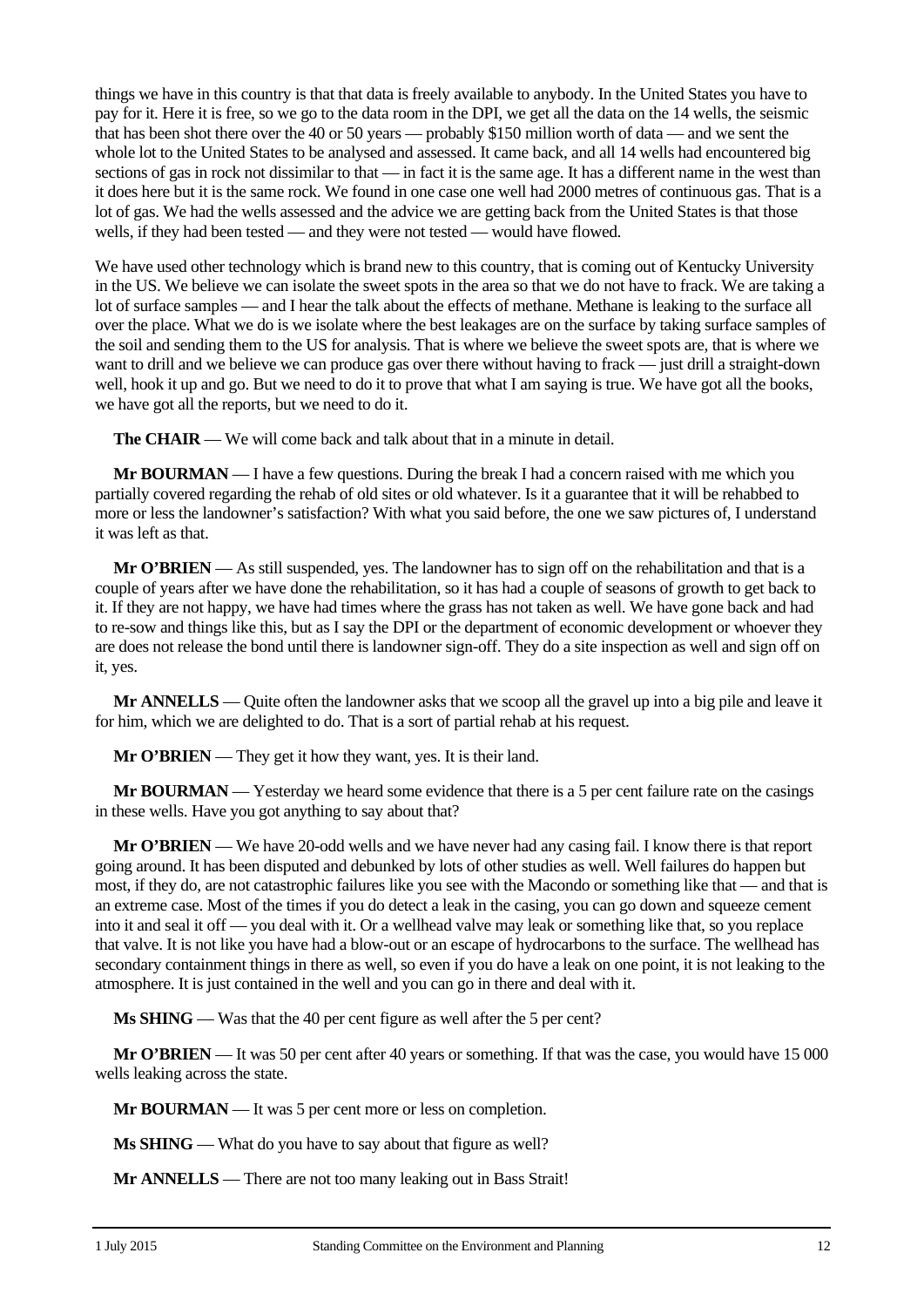**Mr O'BRIEN** — Esso has 100 or so wells out there. Some of them are 40-plus years old. You have to maintain it if you are continually flowing through it and that sort of thing. You monitor it and check it. Again, this is your asset so you want to make sure that you preserve the integrity of it because intervention is expensive and losing a well and losing production is very expensive. Again, as I said, those studies have been counter-argued by other industry-based ones as well. It is like every study — you can have one that says one thing and one that says the other, but we certainly have not had anything near that rate of failure with our wells.

**Mr BOURMAN** — We also heard evidence that if there was coal seam gas — and I understand that is still not a given, but if there was coal seam gas — and it came out, that there is a parity pricing type of scheme and that in fact gas prices would go up. I would like your comments on that.

**Mr ANNELLS** — That is extremely unlikely. One only has to look at the evidence of what happened in the United States; when they increased the volume the price there dropped. It is supply and demand, like any other market. If you increase the supply, the price drops. As Tim has said, we believe we can produce our gas onshore significantly lower than the offshore gas, and we are going to put pressure on those guys if we ever get into production.

**Mr O'BRIEN** — There is also not an infinite capacity to supply out of Gladstone. They have got a set volume that they can compress and freeze and send off on a boat. Most of that is to be serviced from the Queensland market. There is going to be a shortfall for a couple of years because of the floods and because drilling has been behind and the productivity has not been as good. That is why there is this fear of a price spike. But once they are all online those LNG contracts will be met by Queensland, and Victorian gas will be used in Victoria. As Rob has been saying, we have been proposing that we are willing to sell it to industry cheaper in Victoria to value-add to the gas in Victoria rather than selling it off as the raw product, which unfortunately Australia does way too often, in order to bring industry into the country, into regions like Portland, which are screaming out for it.

**Ms HARTLAND** — I have several questions around consultation, and some you may need to take on notice. Could you supply to us your consultation plan, which you would have presumably done before you were told to stop the consultation; who you had doing the consultation — was it a PR company or was it a company that actually understood community engagement; and the correspondence between yourselves and the department when you were told to stop the consultation?

Yesterday we had quite a bit of evidence from farmers and local residents who felt they had been quite badly treated, had not been consulted and had not been kept informed. Can you speak to why the community feels you have not done that, whereas you clearly feel you have?

**Mr O'BRIEN** — As I said, the rules for any operation are that we get landowner permission to get into the site. We then personally inform and speak to everyone within  $1/2$  kilometres of that area. Once the approval or the acceptance of the plan is given, we then have to notify via letter drop or public notice or coming out to 5 kilometres of the region in which we are operating. That is what the departments stipulates we do before anything is allowed to progress. In the past we have always done that. I have never had any objections to any of the activities we have done.

**The CHAIR** — Is that consultation plan in regulation? Is it negotiated individually?

**Mr O'BRIEN** — It is not stipulated like that in the regulations. Initially when I was doing it, as long as we had the landowner's consent, we could get on. We then had to start notifying wider and wider. At first it was 1 kilometre, then it was  $1/2$ , and then it was  $1/2$  and the 5 kilometres. With the change in people's perceptions and requirements we have been notifying for longer, as has been stipulated by the regulator.

**Ms SHING** — So you have never had any objection?

**Mr ANNELLS** — Strangely enough the biggest objection we had was in the western part of the state where we wanted to drill on Origin's farm.

**Ms HARTLAND** — So you have never had a community objection? You have never had any community member coming to you objecting? You have never had any community member complaining about your operations?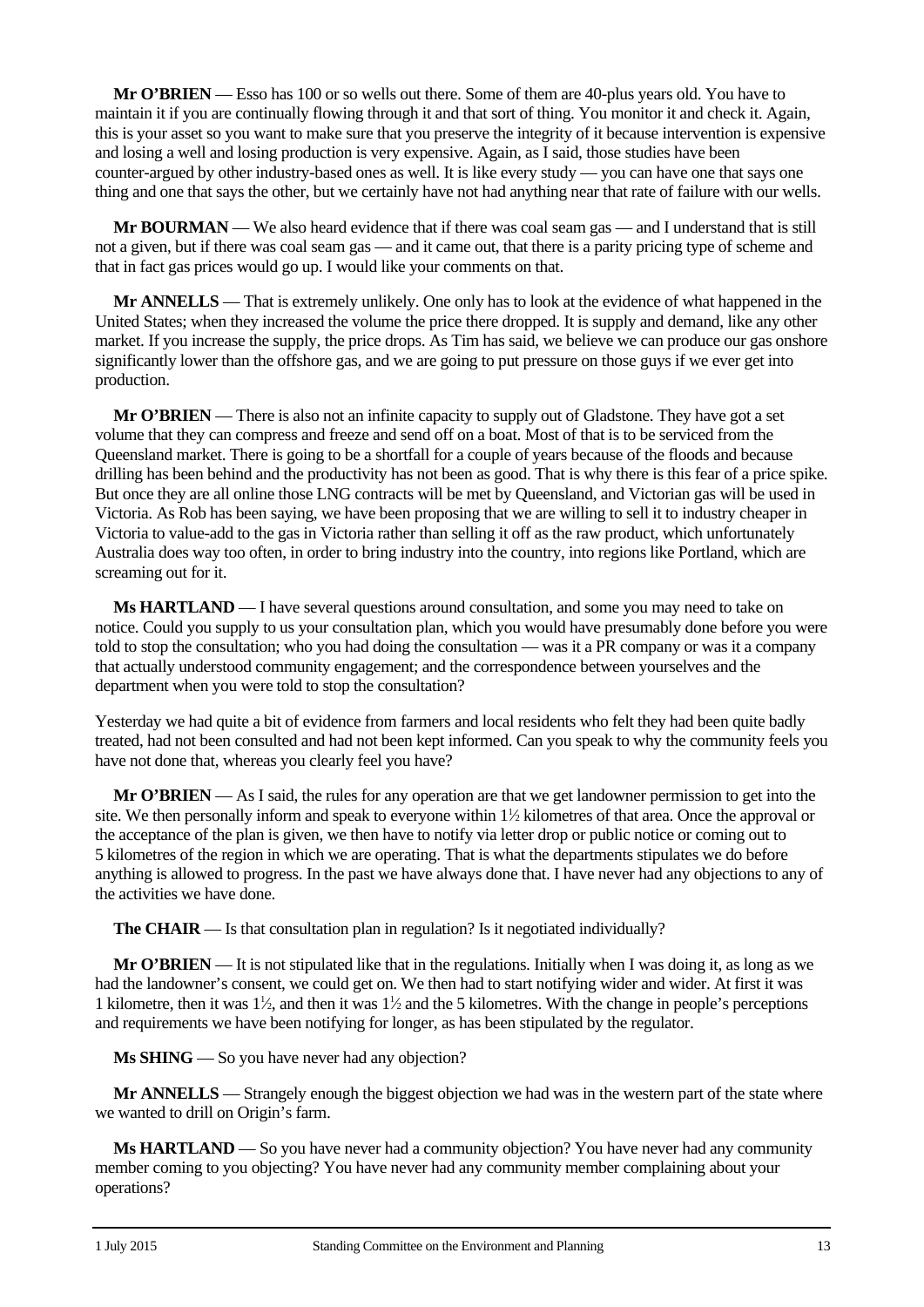**Mr ANNELLS** — We have not drilled for four years.

**Ms HARTLAND** — No, I am asking about during that period, and you do operate the Wombat site?

**Mr O'BRIEN** — Wombat is suspended at the moment. We are not allowed to do anything there. There was one instance where we did a week-long flow test back in 2012. There were objectors at the site when we went to it. That is the only time there have ever been people at the gate, effectively. We obviously spoke to them as we tried to get through the gate. Then Rob and I came back and spent an hour chatting with them, quite happily copping everything that — —

**Ms HARTLAND** — I just want to get this really clear. You have never had a phone call from a resident objecting? You have never had a letter from a resident objecting? You have never been to a public meeting where residents have objected?

**Mr O'BRIEN** — No. There have been opposing views et cetera, and as I said, I have had phone calls from people inquiring about what we are doing and saying, 'We don't want you here', and that sort of thing. I said, 'Let us explain what we're actually doing, and rather than being upset about shallow issues which are not relevant to what we're doing or accusing us of blowing huge amounts of water, which we don't do, let's sit down and address the facts'. I have offered to go to the Seaspray meetings that were had, and I was speaking to Kerrin in March, or whenever it was, and had a long conversation on the phone with her. She was going to invite me to the May one, and that never came about.

**Ms HARTLAND** — All right. So if the community invited you, you would definitely attend a community meeting?

**Mr O'BRIEN** — Everyone has our contact details.

**Mr ANNELLS** — I think it is important to draw a line at the time of the moratorium. There was very little concern in the community until then. Things have changed dramatically in the community since that time. Yes, since that time we have had letters, we have had telephone calls, but also we have not drilled. But prior to that time, there was nothing. In fact in terms of the school just up the road, which gets mentioned quite often, the children came down one afternoon with a teacher and drew pictures of the rig —

**Mr O'BRIEN** — They saw the drilling.

**Mr ANNELLS** — and wrote letters to me saying, 'One day I want to be an oil worker'. It is completely different today, but that is what was happening. So there was a big change at that time in the community.

**Ms HARTLAND** — Why do you think that change occurred? Do you think it is because people then understood what was happening?

**Mr ANNELLS** — No. I think there is a lot of misinformation.

**Ms HARTLAND** — So you did not supply the community the information so that they could actually make an informed decision?

**Mr ANNELLS** — We were in moratorium.

**Mr O'BRIEN** — But we have supplied booklets and information packs. They have been distributed around the community. We then get accused of trying to –

**Mr ANNELLS** — We have got some booklets here, which we will leave with you, which I think will help you understand.

**Mr O'BRIEN** — We have some information on our website and everything on what we are actually doing, rather than what we are being accused of doing. Again, it gets confusing between the issues associated with coal seam gas and shallower aquifer issues as compared with what we are doing.

**Ms HARTLAND** — This is an issue that I have a lot of experience with, having gone through a dozen or more community consultations where companies have presented information that was not a lie but was not all of the information and then have misrepresented the community view. So I think it is very important, because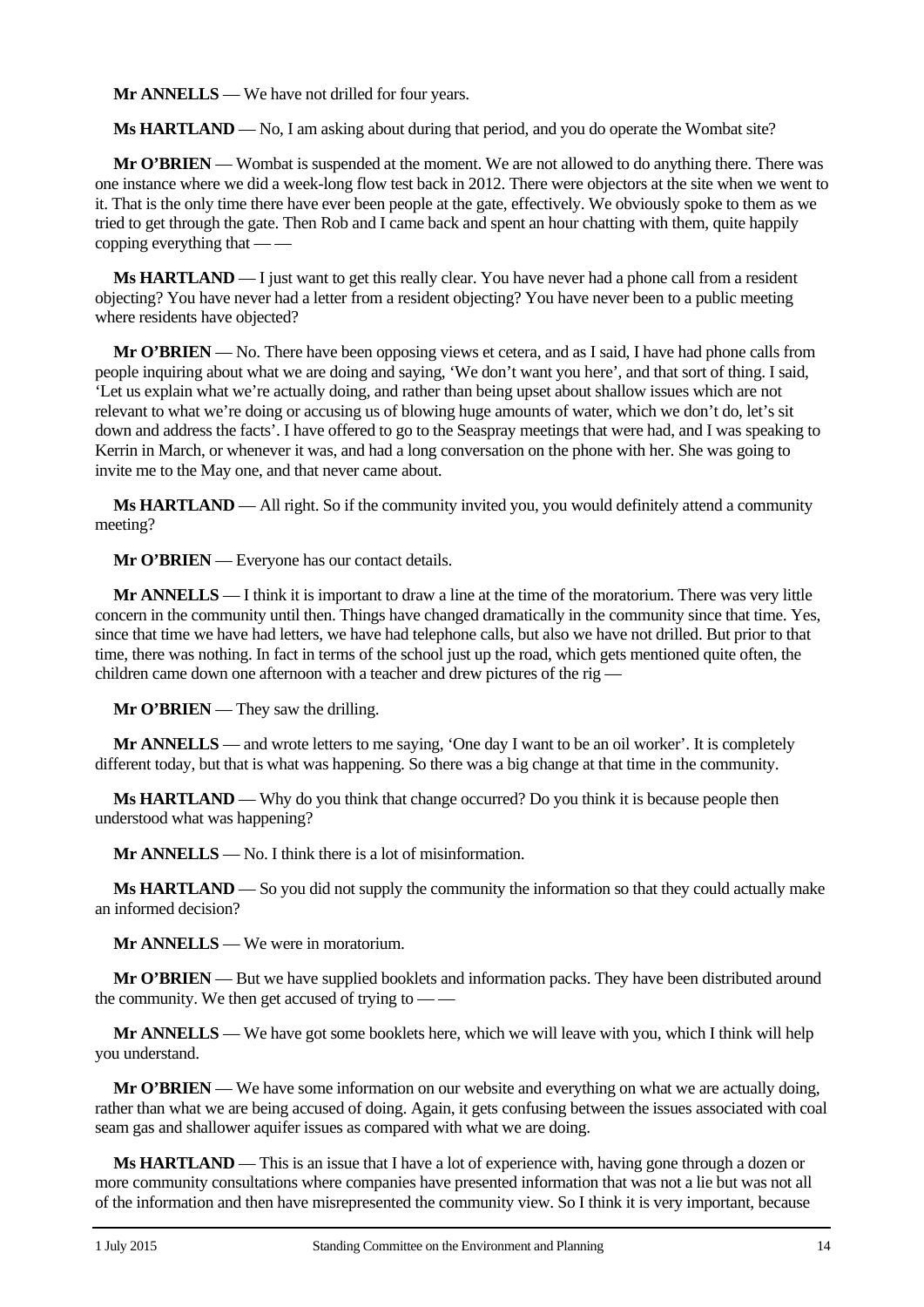the evidence we have received from the community, from farmers, from councils, is that they do not feel that they were consulted. They do not feel they were informed. So I can only go by what we heard yesterday.

**Mr ANNELLS** — I just reiterate the time point is quite important.

**Mr O'BRIEN** — Everyone whose property we have operated on is more than happy. There are no objections from them. Most of the people who have the issues are the ones who are not directly affected. We are not on their land or neighbouring lands or whatever. They are in the region and the area, so they have legitimate concerns, and we obviously now do have to consult more widely. Now the condition is you have to consult with any interested party, so they can be someone in Perth who has got an issue with what we are doing or whatever. You have to address that. That was not a requirement with the previous operations that we have done, but obviously lots of things have changed. But we have been sitting idle, effectively, for three years, at least in this region.

**Mr DALLA-RIVA** — Thank you, gentlemen. I will just ask a couple of questions, if I may. Your presentation states that energy equals jobs. How many jobs do you expect in this region as a result of the proposed development?

**Mr ANNELLS** — As I said in my address, we brought one of China's biggest petrochemical companies to this region about two weeks before the moratorium was brought down. They were not impressed, but in more recent weeks we have had one of the world's biggest petrochemical plants — German — in Portland. They actually flew people in from overseas to visit. We met with the Portland council and their development officer. The council are very anxious to get that operation going there. But we cannot give them any further encouragement because we have not got any gas. We think we have, but we don't  $\frac{1}{1}$ 

**Mr DALLA-RIVA** — Okay, the perfect world for you tomorrow, no moratorium — —

**Mr ANNELLS** — That would be 1000 jobs.

**Ms SHING** — For which area, the whole state?

**Mr O'BRIEN** — For that particular plant.

**Mr DALLA-RIVA** — That is the development. Post development?

**Mr O'BRIEN** — This is a \$2 billion — —

**Mr ANNELLS** — That would be the development, at the end of the day.

**The CHAIR** — The final number.

**Mr DALLA-RIVA** — What is the anticipated financial return? In other words, we have heard from the dairy industry how much they generate. What are you anticipating out of the process in Gippsland and in Portland?

**Mr ANNELLS** — That we would make?

**Mr O'BRIEN** — The overall.

**Mr ANNELLS** — That is a pretty hard question, I am afraid.

**Mr DALLA-RIVA** — Take it on notice, but I think it is important.

**Mr ANNELLS** — We are subject to the ASX requirements; it is not really an answer we would like floating around out there.

**Mr DALLA-RIVA** — We realise you have got shareholders. That is why I said you could take it on notice, but it must be something in your prospectus or something that you have got on the public record.

**Mr ANNELLS** — We are happy to disclose those numbers in confidence, but I do not think they should be public.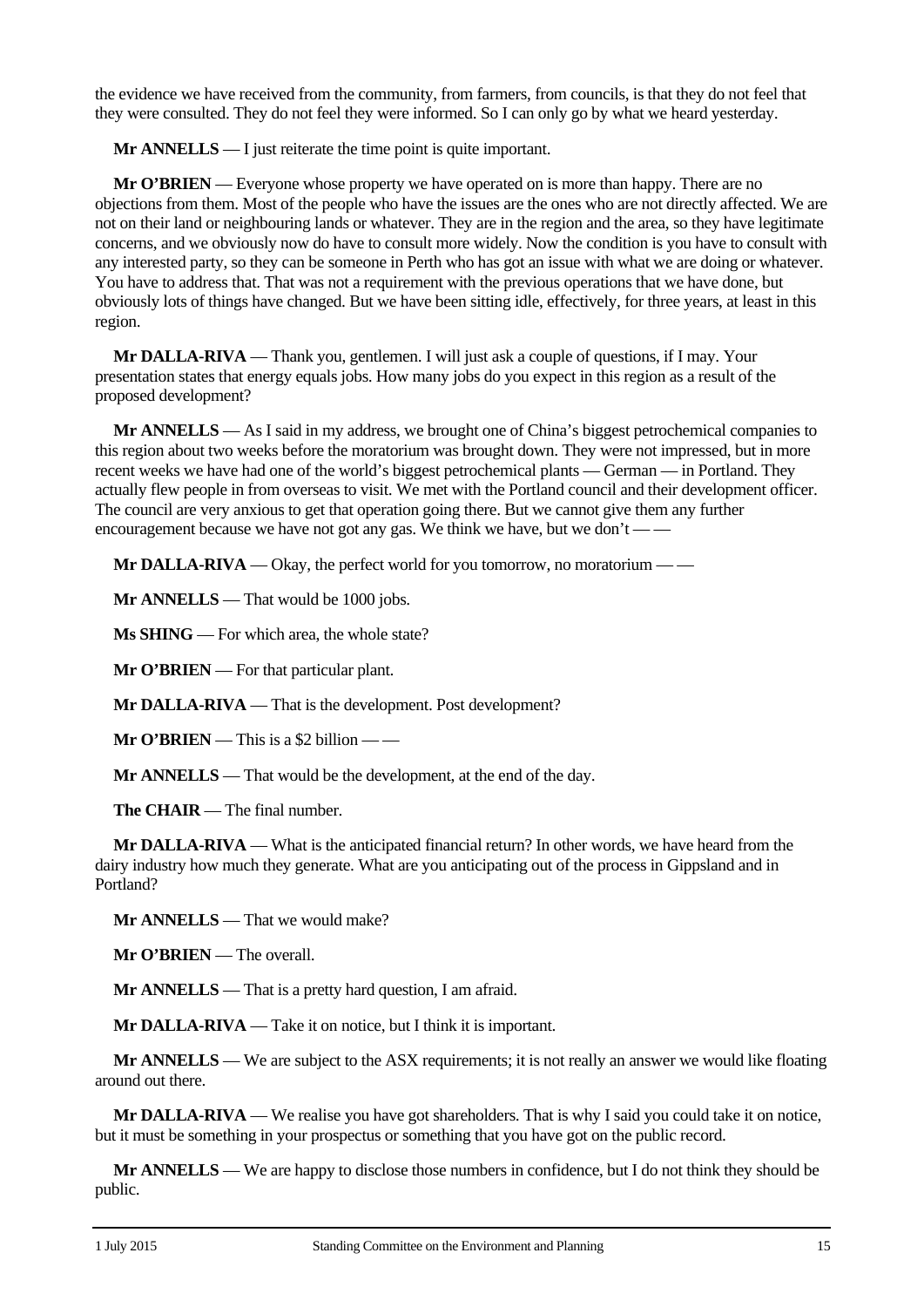**Mr O'BRIEN** — There was a report released by Harvard Business School that it added \$430 billion to the US economy last year — the unconventional gas industry.

**Mr DALLA-RIVA** — I just want to know what it is in Australia — in Victoria in particular.

**Mr ANNELLS** — We can give you some numbers, but they would have to be in confidence.

**Ms HARTLAND** — Can I just jump in here. That is a bit concerning, because the front page of your presentation says that energy equals jobs, but you cannot, or will not, tell us how many jobs there are.

**Mr ANNELLS** — I just did.

**Ms HARTLAND** — No, you just said it would have to be in confidence.

**Mr ANNELLS** — No, no — —

**The CHAIR** — He said 1000.

**Mr ANNELLS** — I said we were looking at probably 1000.

**Mr O'BRIEN** — The proposal for Portland is around 1000 jobs and \$2 billion expenditure.

**Ms HARTLAND** — Yes, I heard that, but you are saying that other numbers would have to be in confidence.

**Mr ANNELLS** — No, the profit numbers and the production numbers would have to be in confidence our profit numbers.

**The CHAIR** — I think he has made a distinction, Colleen, on two things: one is the general number of people who would be employed, and the other is their internal company figures.

**Mr ANNELLS** — Correct. Incidentally, the Chinese met with the department and the minister of the day's secretary, and they publicly said that they were looking at \$1 billion here and 1000 jobs.

**Ms HARTLAND** — That is at the Portland site?

**Mr ANNELLS** — No, that is here.

**Mr O'BRIEN** — This is Sale; this is the urea plant here.

**Mr ANNELLS** — That is on record — not my words; theirs.

**Ms HARTLAND** — I am just asking.

**Mr DALLA-RIVA** — Economics 101, Chair — supply and demand, price — is all good in theory. The aluminium price — I was involved with the issues around what occurred in Portland, at Point Henry and elsewhere. The local price had nothing to do with it; it is about the international market. Clearly the international market is going to have an impact on the price of gas locally. I have just done some quick research to see if I am correct in my assertion. It appears that there is a lot of evidence. There was a recent report done by the Independent Pricing and Regulatory Tribunal. It said the amount of coal seam gas extracted from New South Wales had minimum impact on what the state's residents paid for gas and that the price has now been set in the international market. Then it goes on to say i is simply misleading to assume that local gas reserves will affect global prices because global prices will be set by other factors.

**Mr ANNELLS** — That is all true.

**Mr DALLA-RIVA** — So I hear what you are saying, but I do not quite necessarily believe what you are saying.

**Mr ANNELLS** — The problem is — and this has been proved in Western Australia — when the North West Shelf came into existence they put a pipeline to Perth as part of the deal. Charlie Court gave them a take-or-pay contract of \$3, which was unheard of in the 1990s, because Woodside said, 'We are getting a higher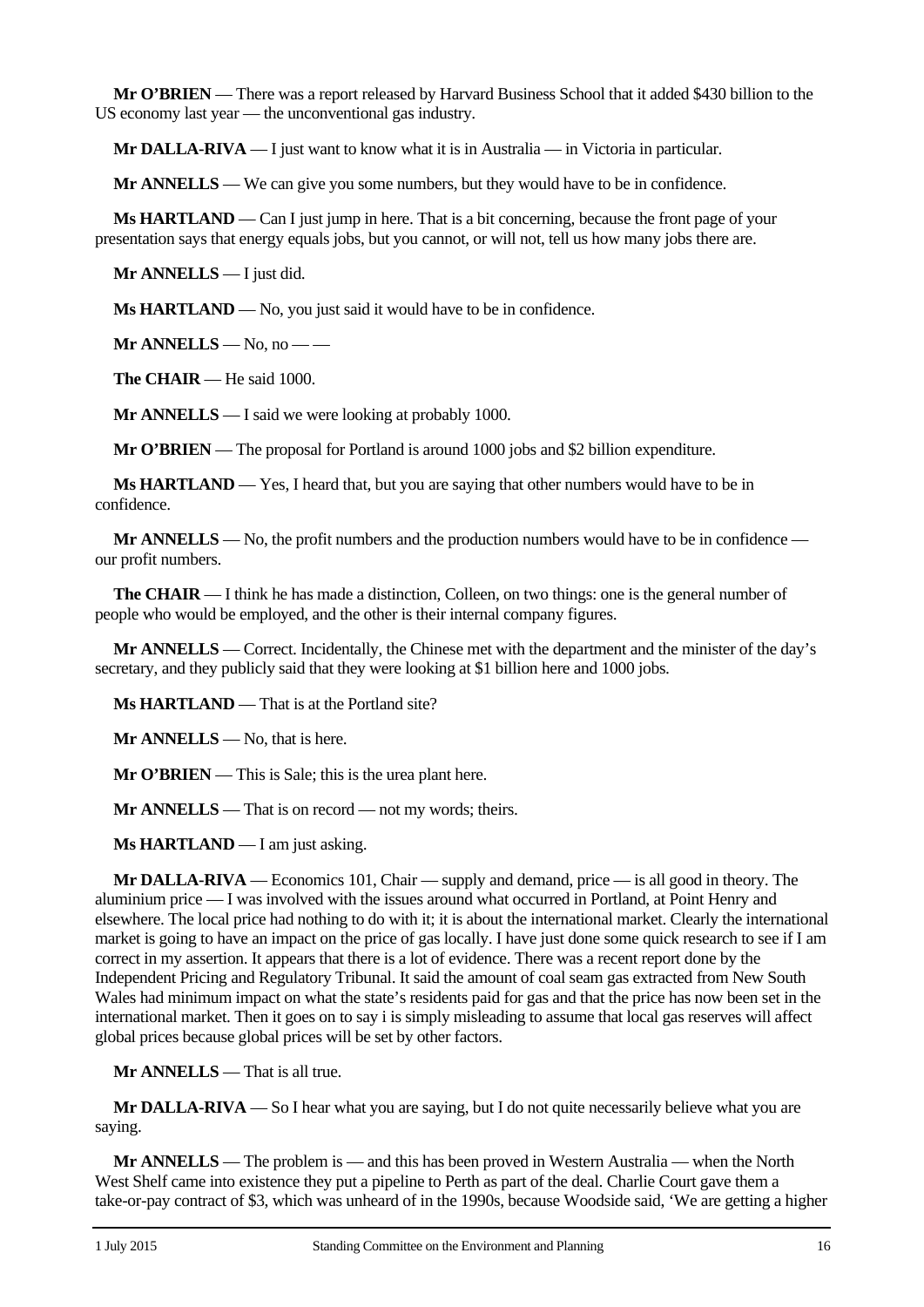price for our export'. That was for 10 years. At the end of the 10-year period Woodside said, 'We are still getting a higher price for our gas out of the North West Shelf. The new price is \$9. Take or leave it'. So the Western Australians have taken the ugly pill that we are about to have here.

What has happened here is that the whole of the eastern states, from Brisbane down to South Australia, are all connected by pipeline. The gas is flowing round and round and in and out and back and forth. Putting gas into the pipeline is like putting money into the bank. You can take it out somewhere else. Put gas into the pipeline in Melbourne, and you can take it out in Brisbane. What is happening, or what is forecast to happen, is that when all the LNG plants are working in Gladstone there will not be sufficient gas to meet the contracts that have already been written. Therefore they are going to start raiding the south, and a lot of gas from down here will be sucked into Queensland, which is going to drive the price up and which comes back to supply and demand.

**The CHAIR** — There are constraints on that, though, on the pipeline?

**Mr O'BRIEN** — The capacity.

**Mr ANNELLS** — They take it out of Moomba. We have to send it to Adelaide. It is hard to control.

**Mr DALLA-RIVA** — There is a lot of discussion about Portland.

**Mr ANNELLS** — Yes.

**Mr DALLA-RIVA** — And coal seam gas extraction down there.

**Mr ANNELLS** — No, there is not — —

**Mr O'BRIEN** — Tight gas.

**Mr DALLA-RIVA** — Tight gas, sorry. I am learning. You have said there are two sites you are looking at.

**Mr ANNELLS** — Yes.

**Mr DALLA-RIVA** — So what happens here?

**Mr ANNELLS** — We have one here; we have an application before the department to drill right now.

**Mr DALLA-RIVA** — The question that has been asked, and certainly I have asked it on other occasions, is: do we know there is a supply of gas on those Wombat sites?

**Mr ANNELLS** — We can show you a video. There is a huge amount of gas down there.

**Mr O'BRIEN** — We have proven it to the point here that we are comfortable that we can produce commercial gas here once we are allowed to go. We need to do the work over at Port Fairy, Portland.

**Mr DALLA-RIVA** — How many years supply do you anticipate out of that?

**Mr ANNELLS** — We have given them one reserve figure, but there is more than that. That is one figure that we have given —

**Mr DALLA-RIVA** — And what was that again?

**Mr ANNELLS** — which is the Wombat figure of 280 — —

**Mr O'BRIEN** — So it is 370 BCF. We think that will supply for 20 years or so out of those wells. We would need 12 wells to access all of that — so not hundreds of thousands of wells, as has been put. But then there is still the deeper stuff. That is just one structure; there is another field directly to the north of that which is actually larger, but we do not have as many wells into that. But we have still proven that there is commercial gas in it. We think we have got enough gas here to supply this state, similar to the time frame America is looking at with their new discoveries. It is in the foreseeable future.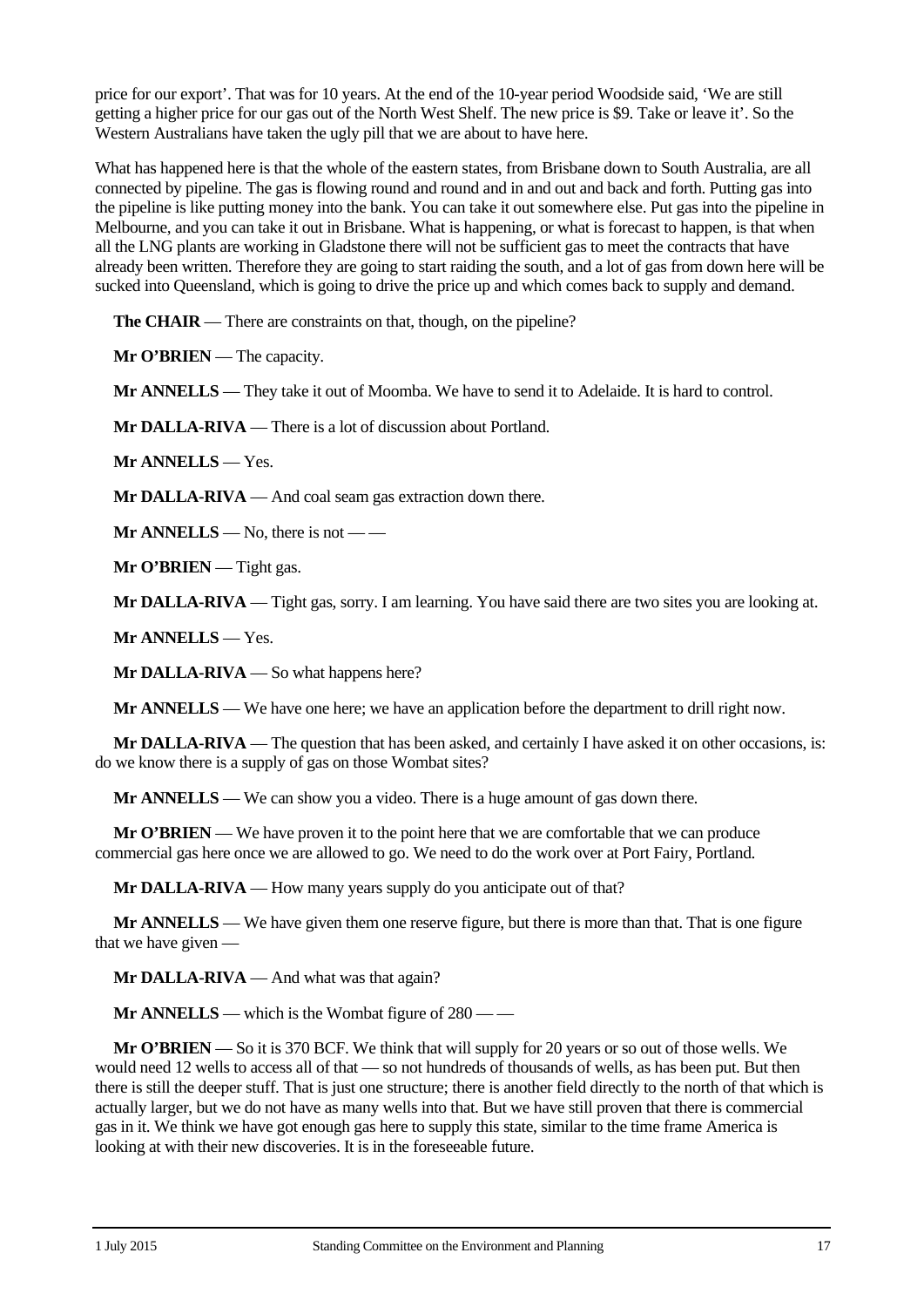**Mr ANNELLS** — I did say in my address that Beach were prepared — they actually let the contract for the equipment. They were moving it down here to Wombat; 50 million they were going to spend to bring that into production. So it is not just our thoughts; there is somebody prepared to put hard money on the table.

**The CHAIR** — And you had signed a contingent contract on –

**Mr O'BRIEN** — A provisional gas sales agreement, yes, with Simplot and Dow Chemical.

**Mr ANNELLS** — Contingent on being able to prove the gas up. So there is a price and a volume.

**The CHAIR** — And the price is lower than the standard rate.

**Mr ANNELLS** — Yes, but we have not disclosed that. We are happy, again, to disclose that in confidence, but that is not a public figure.

**Ms BATH** — At Wombat Creek would there be fracking?

**Mr ANNELLS** — No. We have proven that it is commercial use in fracking. We believe we can do it with the horizontal well without any fracking at all.

**The CHAIR** — If I can come back to the other point you made at the start, aside from the general points, what you propose is that two sites be built in the west of the state?

**Mr ANNELLS** — Correct.

**The CHAIR** — To prove up the capacity — —

**Mr ANNELLS** — Yes.

**The CHAIR** — Just let me get this clear: that that comes out of the old arrangements, the old tests that were done back in the  $60s$  — —

**Mr ANNELLS** — No, they are new wells. We will drill completely new wells. We drill straight down — —

**The CHAIR** — In similar structures.

**Mr ANNELLS** — Not very far away from some of the old wells, I might add, but they are a kilometre away. So we will drill a vertical well, which we believe will give us sufficient volume to justify all the studies we have had done: yes, this is correct, and we do have a major new resource for Victoria. Let us sit down with everybody concerned — the government, the Greens, Lock the Gate, everybody; how are we going to develop this state with this new resource?

**Ms SHING** — Why would you not do them on the same sites as had originally — —

**Mr ANNELLS** — Because there are better sites. We just moved about a kilometre away because we think it is better.

**Ms SHING** — On what basis do you think it is better?

**Mr ANNELLS** — On all this data that we have. You are welcome to have a look at it, but I do not — —

**Ms SHING** — That is developing new technology.

**Mr O'BRIEN** — But also the old wells were targeting oil, not gas, so they were drilling on the side of structures, because that is where the oil is. We want to drill on top of the structure, because that is where you going to get a better sweet spot.

**The CHAIR** — So there is a technical reason. What I think is important today is that the committee is obviously not in any position to make comment —

**Mr ANNELLS** — No, I understand that. It is just a suggestion.